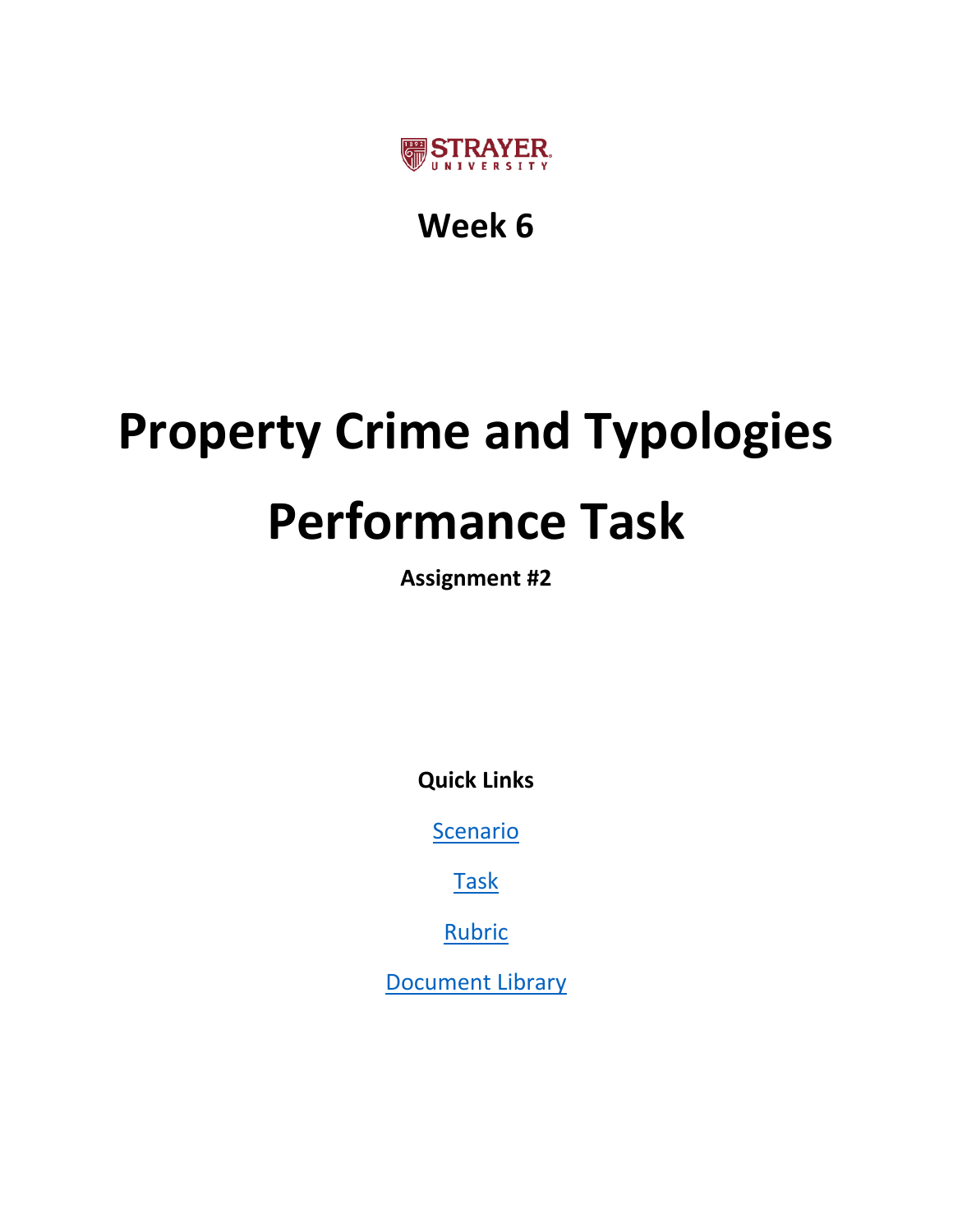<span id="page-1-0"></span>

## **Scenario**

**Case Number**: 0998881

**Date:** 20 May 2016

**Reporting Officer:** Colt Winchester

**Incident Type:** Property Crime

**Address of Occurrence:** 222 Citation Way, Happy Town, GA 15486

#### **Witnesses:**

Clifford Tonell: Store owner, Male, 48, White Bo Foot: Security Officer (Employee), Male, 76, White Andrea Sianturi: Employee, Female, 27, Asian American Susan Bunion: Customer: Female, 35, Asian American

#### **Weapon/Objects Used:**

On May 20, 2016, at approximately 18:00, officers responded to the Socks for Feet Outlet located at 222 Citation Way. According to the Socks for Feet Security Officer Bo Foot, three people entered the store and began walking down the Big Feet area of the store. Security Officer Bo Foot observed suspect one take three dozen pairs of the *Big Guy* brand socks and place them down his pants. Security Officer Bo Foot then followed the three suspects into the Hammer Toe section of socks where Security Officer Bo Foot observed suspect two place two dozen pairs of the *Hang Nail Free* brand of socks into suspect three's purse. As Security Officer Bo Foot approached the suspects the suspects began to run. As Suspect one began to run he bumped Security Officer Foot causing him to fall to the floor. All three suspects ran out of the store into the back parking lot of the store.

The store owner Clifford Tonell identified the three suspects as:

- Suspect (1) Bubba Hurt
- Suspect (2) Skeeter Redrum
- Suspect (3) Summer Breeze

Please refer to inventory sheet for cost of merchandise stolen.

All three suspects were later apprehended and arrested at the Just for Kicks Martial Arts studio located at 626 Felony Drive. All of the property was recovered inside Skeeter Redrum's 1969 Ford Pinto.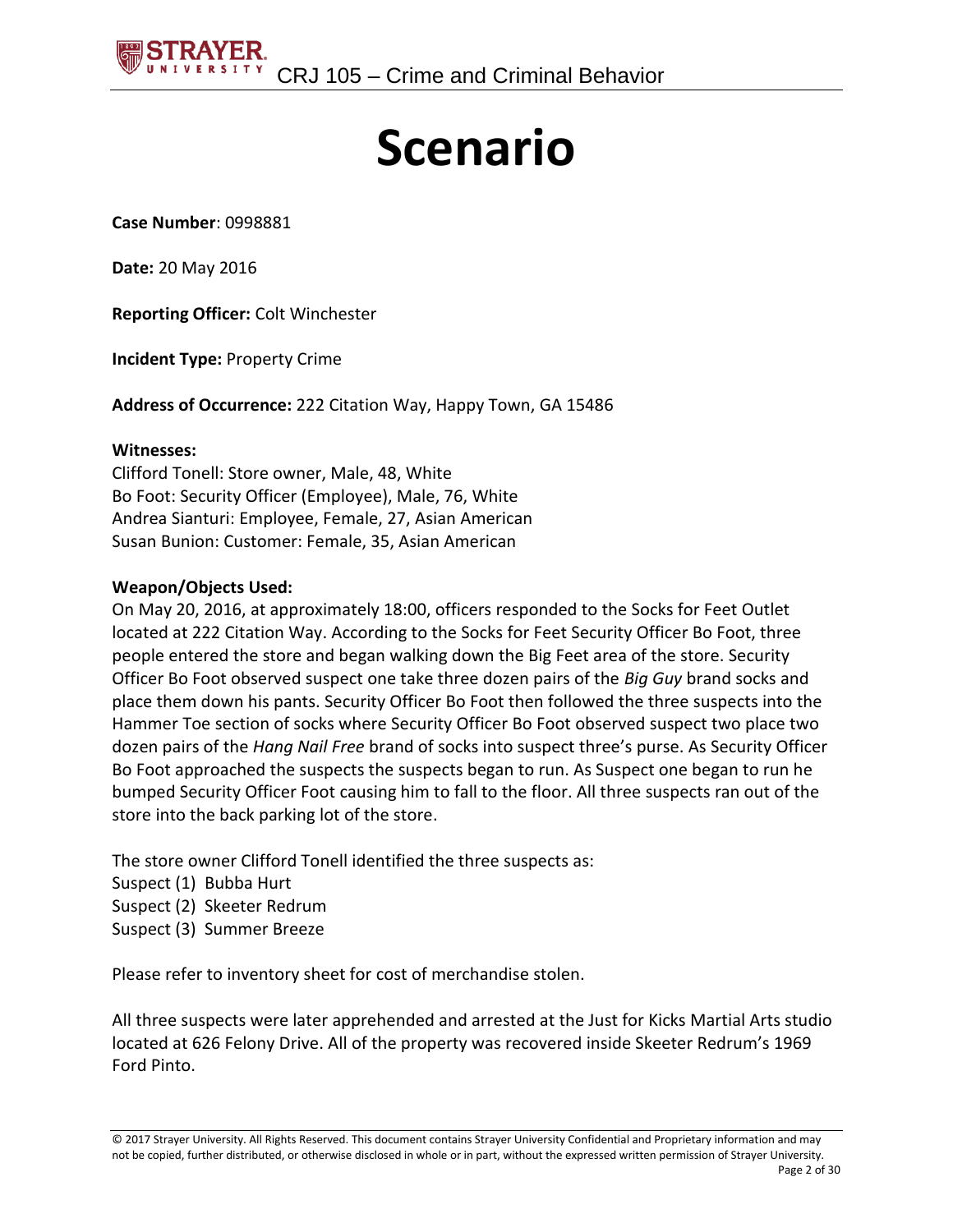## **Task**

- <span id="page-2-0"></span>1. Your task as the District Attorney is to determine what charges, if any, and the penalties (refer to Penalty Sheet in the Document Library) for such charges, for all three individuals involved in this incident. You should base your answer on an understanding of the definitions by reviewing the Criminal Code for the State of Georgia: Title 16 Crimes and Offenses: Offenses involving Theft found in the [Document Library.](#page-4-0)
	- Please refer to the inventory sheet for the cost of merchandise stolen.
- 2. Next, examine the crime scenario and give your opinion on whether the crime committed was done by amateurs or professionals. (refer to the **Document Library**)
- 3. Identify what type of criminal typology could be applied to the suspects based on your lesson notes. (refer to the [Document Library\)](#page-4-0)

#### **Formatting Requirements:**

Your assignment must follow these formatting requirements:

- Be four pages typed, double spaced, using Times New Roman font (size 12), with oneinch margins on all sides. All the information you need is in the Document Library.
- Include a cover page containing the title of the assignment, your name, professor's name, the course title, and the date. The cover page is not included in the required assignment page length.

#### **Self-Assessment Checklist:**

Use this to check your work before you submit your assignment:

- $\Box$  My paper determines what charges, if any, and the penalties for the charges, if any.
- $\Box$  My paper presents my opinion about whether the crime(s) committed were done by amateurs or professionals.
- $\Box$  My paper identifies the type of criminal typology that could be applied to the suspects.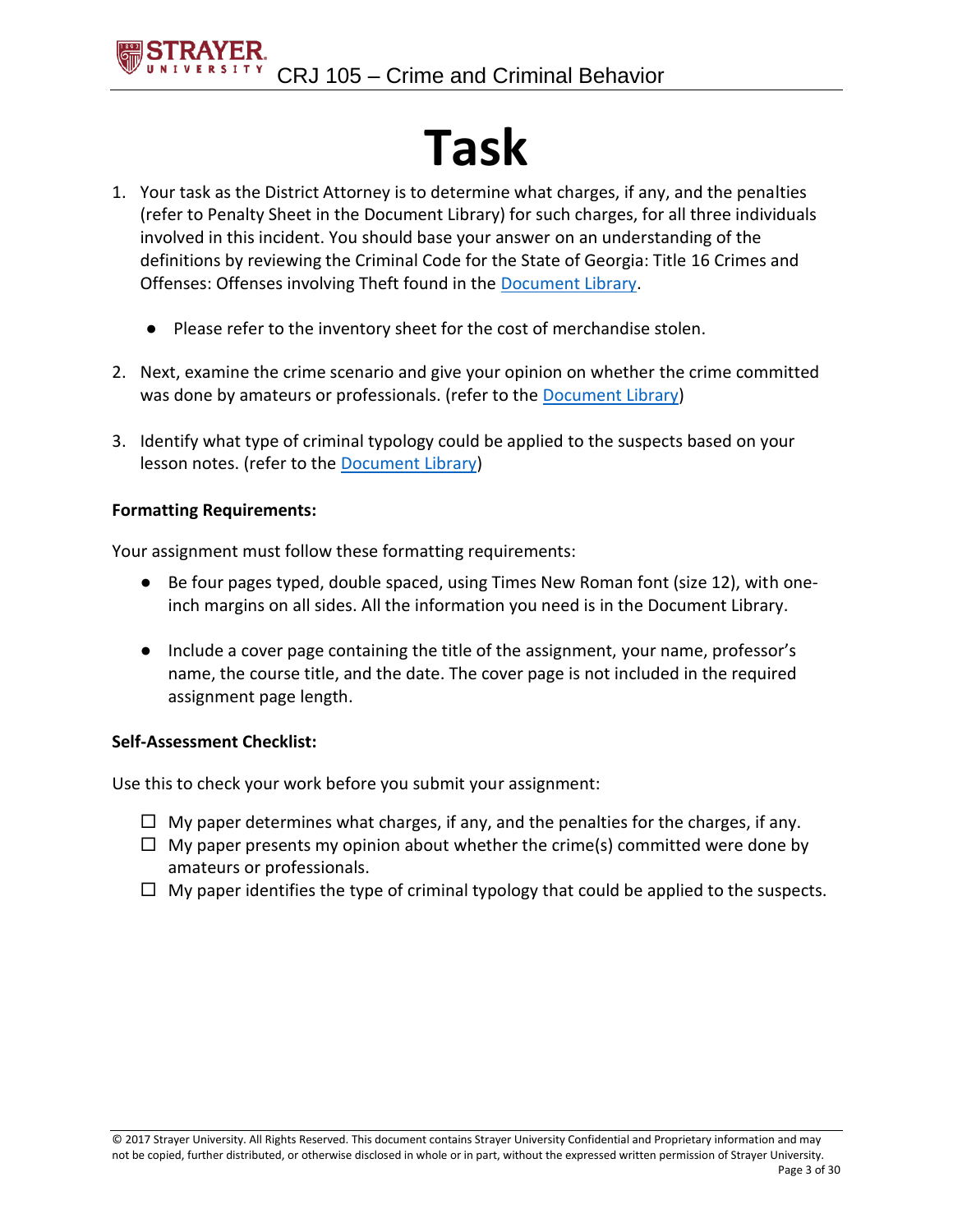## **Rubric**

<span id="page-3-0"></span>Grading for this assignment will be based on the quality of your responses, logic/organization of the paper, and language and writing skills, using the following rubric.

| <b>Points: 250</b>                                                                                                                                      | <b>Assignment 2: Property Crime and Typologies Performance Task</b>                                                                                 |                                                                                                                                                                                         |                                                                                                                                                                                                                                               |                                                                                                                                                                                |  |
|---------------------------------------------------------------------------------------------------------------------------------------------------------|-----------------------------------------------------------------------------------------------------------------------------------------------------|-----------------------------------------------------------------------------------------------------------------------------------------------------------------------------------------|-----------------------------------------------------------------------------------------------------------------------------------------------------------------------------------------------------------------------------------------------|--------------------------------------------------------------------------------------------------------------------------------------------------------------------------------|--|
| <b>Criteria</b>                                                                                                                                         | Unacceptable<br><b>Below 70% F</b>                                                                                                                  | Fair<br>70-79% C                                                                                                                                                                        | <b>Proficient</b><br>80-89% B                                                                                                                                                                                                                 | <b>Exemplary</b><br>90-100% A                                                                                                                                                  |  |
| 1. Determine what charges,<br>if any, and the penalties for<br>such charges, for all three<br>individuals involved in this<br>incident.<br>Weight 25%   | Does not determine<br>what charges, if any,<br>and the penalties for<br>such charges, for all<br>three individuals<br>involved in this<br>incident. | Partially determines<br>what charges, if any,<br>and the penalties for<br>such charges, for all<br>three individuals<br>involved in this<br>incident.                                   | Satisfactorily<br>determines what<br>charges, if any, and<br>the penalties for such<br>charges, for all three<br>individuals involved<br>in this incident.                                                                                    | Thoroughly<br>determines what<br>charges, if any, and<br>the penalties for such<br>charges, for all three<br>individuals involved<br>in this incident.                         |  |
|                                                                                                                                                         |                                                                                                                                                     | The charges and<br>penalties need<br>further development<br>and supporting<br>details.                                                                                                  | Most of the charges<br>and penalties were<br>determined;<br>additional details<br>would improve this<br>section.                                                                                                                              |                                                                                                                                                                                |  |
| 2. Examine the crime<br>scenario and give your<br>opinion on whether the<br>crime committed was done<br>by amateurs or<br>professionals.<br>Weight: 25% | Does not examine the<br>crime scenario and<br>give your opinion on<br>whether the crime<br>committed was done<br>by amateurs or<br>professionals.   | Partially examines<br>the crime scenario<br>and starts to present<br>an opinion on<br>whether the crime<br>committed was done<br>by amateurs or<br>professionals.                       | Satisfactorily<br>examines the crime<br>scenario and gives an<br>opinion on whether<br>the crime committed<br>was done by<br>amateurs or<br>professionals.<br>More supporting<br>details about your<br>opinion would<br>improve this section. | Thoroughly examines<br>the crime scenario<br>and gives a solid,<br>well-supported<br>opinion on whether<br>the crime committed<br>was done by<br>amateurs or<br>professionals. |  |
| 3. Identify what type of<br>criminal typology could be<br>applied based on your<br>lesson notes.<br>Weight: 25%                                         | Does not identify<br>what type of criminal<br>typology could be<br>applied.                                                                         | Partially identifies<br>what type of criminal<br>typology could be<br>applied.<br><b>Additional details</b><br>about the type of<br>criminal typology<br>would improve this<br>section. | Satisfactorily<br>identifies what type<br>of criminal typology<br>could be applied.<br>Most of the details<br>about criminal<br>typology were<br>provided.                                                                                    | Thoroughly identifies<br>what type of criminal<br>typology could be<br>applied.                                                                                                |  |
| 4. Clarity, writing<br>mechanics, and formatting<br>requirements.<br>Weight: 25%                                                                        | More than 6 errors<br>present.                                                                                                                      | 5-6 errors present.                                                                                                                                                                     | 3-4 errors present.                                                                                                                                                                                                                           | 0-2 errors present.                                                                                                                                                            |  |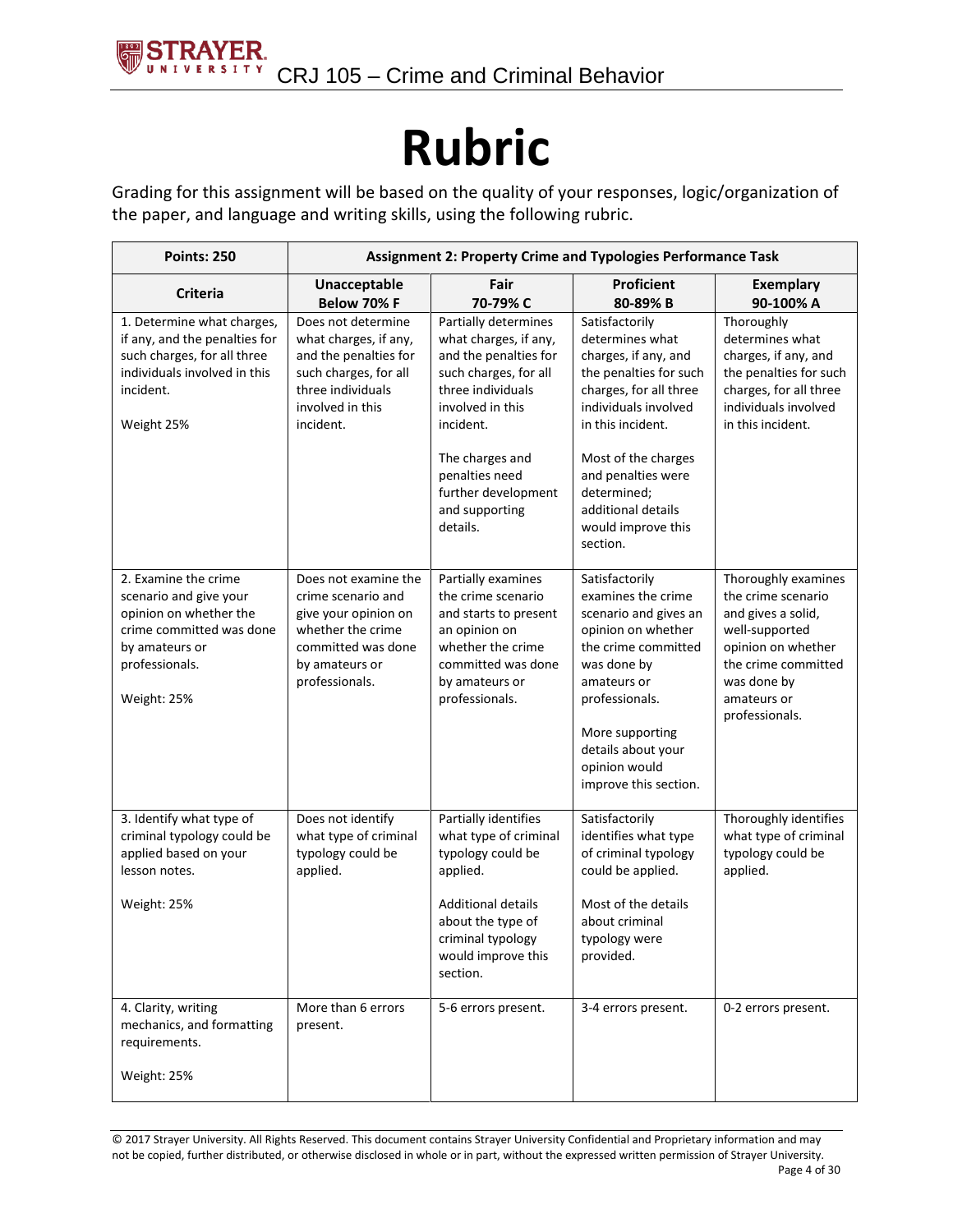<span id="page-4-0"></span>

## **Document Library**

| <b>CLERKS OFFICE:</b>           | <b>HAPPY TOWN POLICE DEPARTMENT</b> |                                  |                         |             |                                       |               |
|---------------------------------|-------------------------------------|----------------------------------|-------------------------|-------------|---------------------------------------|---------------|
|                                 |                                     | <b>INCIDENT INFORMATION FORM</b> |                         |             |                                       |               |
|                                 |                                     | Date:<br>20 May 2016             | Case Number:<br>0998881 |             | Reporting Officer:<br>Colt Winchester |               |
| <b>ARRESTED</b>                 | <b>DOB</b>                          | <b>HEIGHT</b>                    | <b>WEIGHT</b>           | <b>RACE</b> | <b>GENDER</b>                         | <b>PRIORS</b> |
| <b>BUBBA HURT</b>               | 01/05/1990                          | 6'05                             | 290 lbs                 | W           | M                                     | Y             |
| <b>SKEETER</b><br><b>REDRUM</b> | 05/14/1992                          | 6'0                              | 185 lbs                 | W           | M                                     | Y             |
| <b>SUMMER</b><br><b>BREEZE</b>  | 07/05/1996                          | $5'07$                           | 145 lbs                 | W           | $\mathsf F$                           | Y             |
|                                 |                                     |                                  |                         |             |                                       |               |
|                                 |                                     |                                  |                         |             |                                       |               |
|                                 |                                     |                                  |                         |             |                                       |               |
|                                 |                                     |                                  |                         |             |                                       |               |
|                                 |                                     |                                  |                         |             |                                       |               |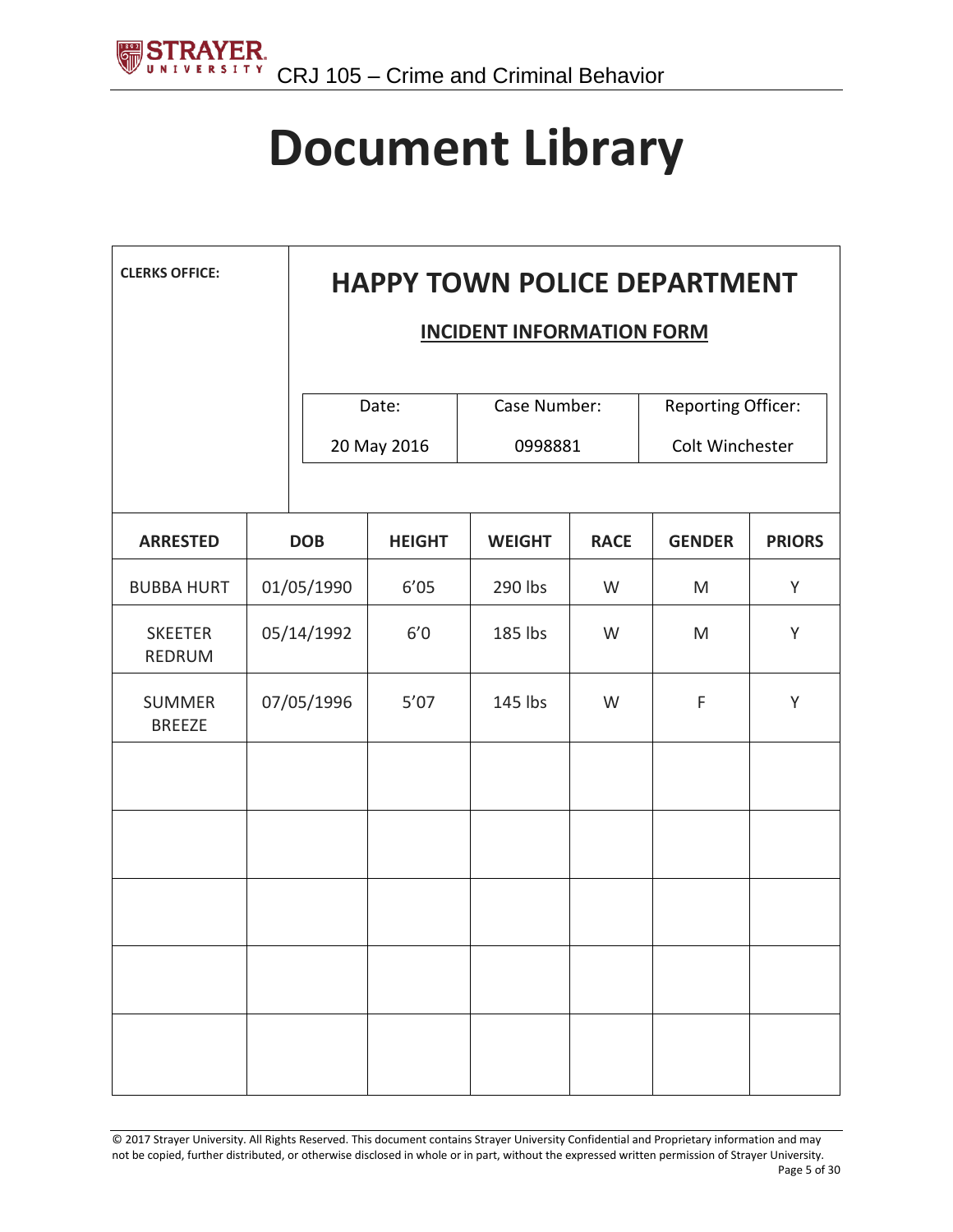

| <b>CLERKS OFFICE:</b>  |                                                        | <b>HAPPY TOWN POLICE DEPARTMENT</b> |                      |                                                                                               |            |                                              |               |  |
|------------------------|--------------------------------------------------------|-------------------------------------|----------------------|-----------------------------------------------------------------------------------------------|------------|----------------------------------------------|---------------|--|
|                        |                                                        | <b>INCIDENT INFORMATION FORM</b>    |                      |                                                                                               |            |                                              |               |  |
|                        |                                                        |                                     |                      | <b>WITNESS(S)</b>                                                                             |            |                                              |               |  |
|                        |                                                        |                                     | Date:<br>20 May 2016 | Case Number:<br>0998881                                                                       |            | <b>Reporting Officer:</b><br>Colt Winchester |               |  |
| <b>NAME</b>            | <b>ADDRESS</b>                                         |                                     | <b>PHONE#</b>        | <b>OCCUPATION</b>                                                                             | <b>AGE</b> | <b>RACE</b>                                  | <b>GENDER</b> |  |
| Clifford<br>Tonell     | 110 FELONY DRIVE,<br>HAPPY TOWN, GA.                   |                                     | 444-555-777          | <b>STORE OWNER</b><br><b>SOCKS FOR FEET</b>                                                   | 48         | W                                            | M             |  |
| <b>Bo Foot</b>         | 111<br><b>MISDEMEANOR</b><br>DRIVE, HAPPY<br>TOWN, GA. |                                     | 444-111-3333         | <b>SECURITY OFFICER</b><br><b>EMPLOYEE</b><br><b>SOCKS FOR FEET</b>                           | 76         | W                                            | M             |  |
| Andrea<br>Sianturi     | 136 FELONY CIRCLE<br>HAPPY TOWN, GA.                   |                                     | 444-999-4444         | <b>RETAIL SALES</b><br><b>SOCKS FOR FEET</b>                                                  | 27         | A                                            | F             |  |
| Susan<br><b>Bunion</b> | 128 FELONY LN.<br>HAPPY TOWN, GA.                      |                                     | 444-999-5555         | <b>CRIMINAL JUSTICE</b><br><b>INSTRUCTOR</b><br><b>HAPPY TOWN</b><br><b>COMMUNITY COLLEGE</b> | 35         | A                                            | F             |  |
|                        |                                                        |                                     |                      |                                                                                               |            |                                              |               |  |
|                        |                                                        |                                     |                      |                                                                                               |            |                                              |               |  |
|                        |                                                        |                                     |                      |                                                                                               |            |                                              |               |  |
|                        |                                                        |                                     |                      |                                                                                               |            |                                              |               |  |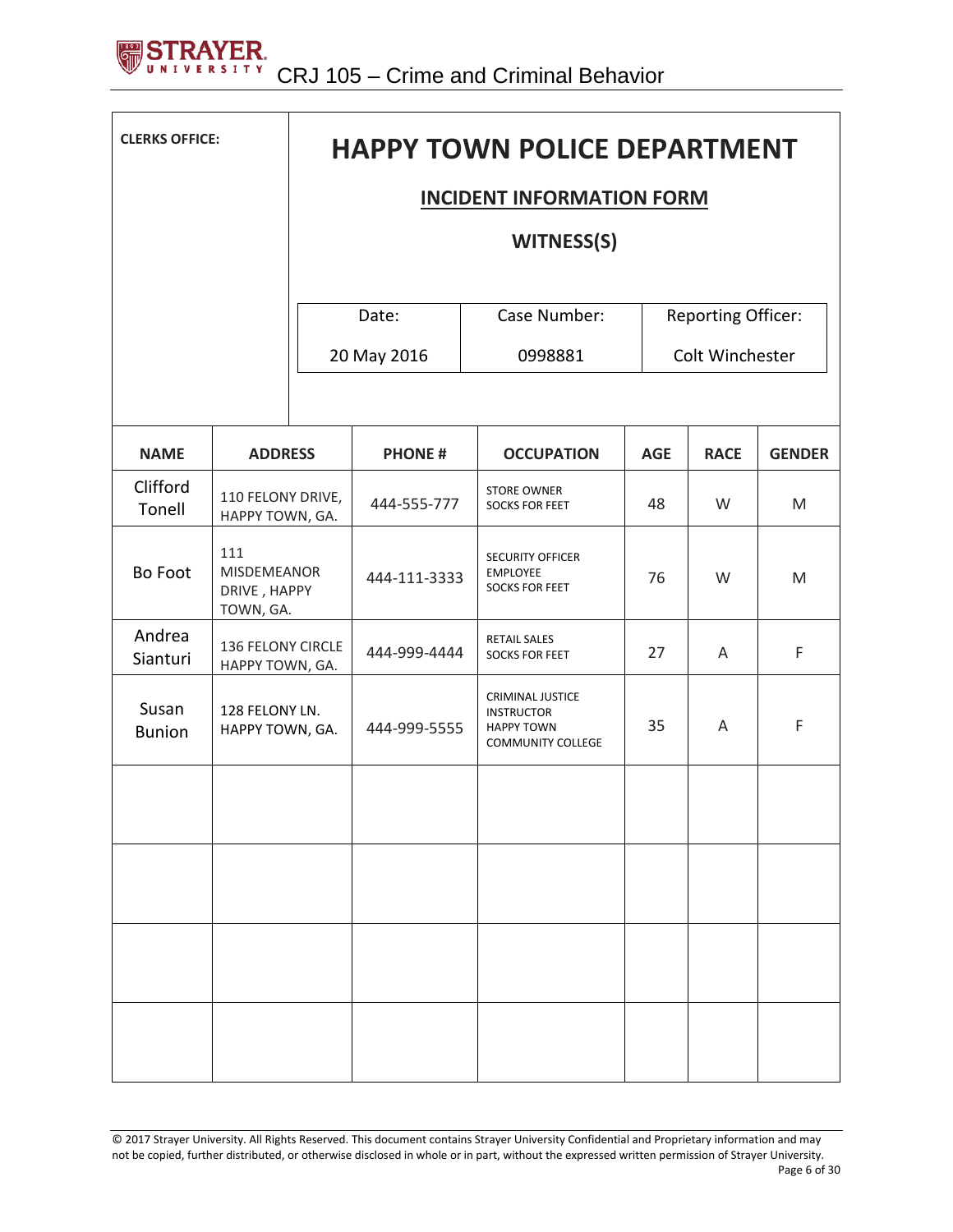## **SOCKS FOR FEET OUTLET**

### **INVENTORY SHEET**

**MAY 20, 2016**

| <b>ITEM</b>       | <b>DESCRIPTION</b>    | <b>COST PER</b><br><b>PAIR OF SOCKS</b> | <b>PAIRS</b><br><b>MISSING</b> | <b>TOTAL</b> |
|-------------------|-----------------------|-----------------------------------------|--------------------------------|--------------|
| <b>MENS SOCKS</b> | <b>BIG GUY BRAND</b>  | \$12.00                                 | 36                             | \$432.00     |
| <b>MENS SOCKS</b> | <b>HANG NAIL FREE</b> | \$10.00                                 | 24                             | \$240.00     |
|                   |                       |                                         |                                |              |
|                   |                       |                                         |                                |              |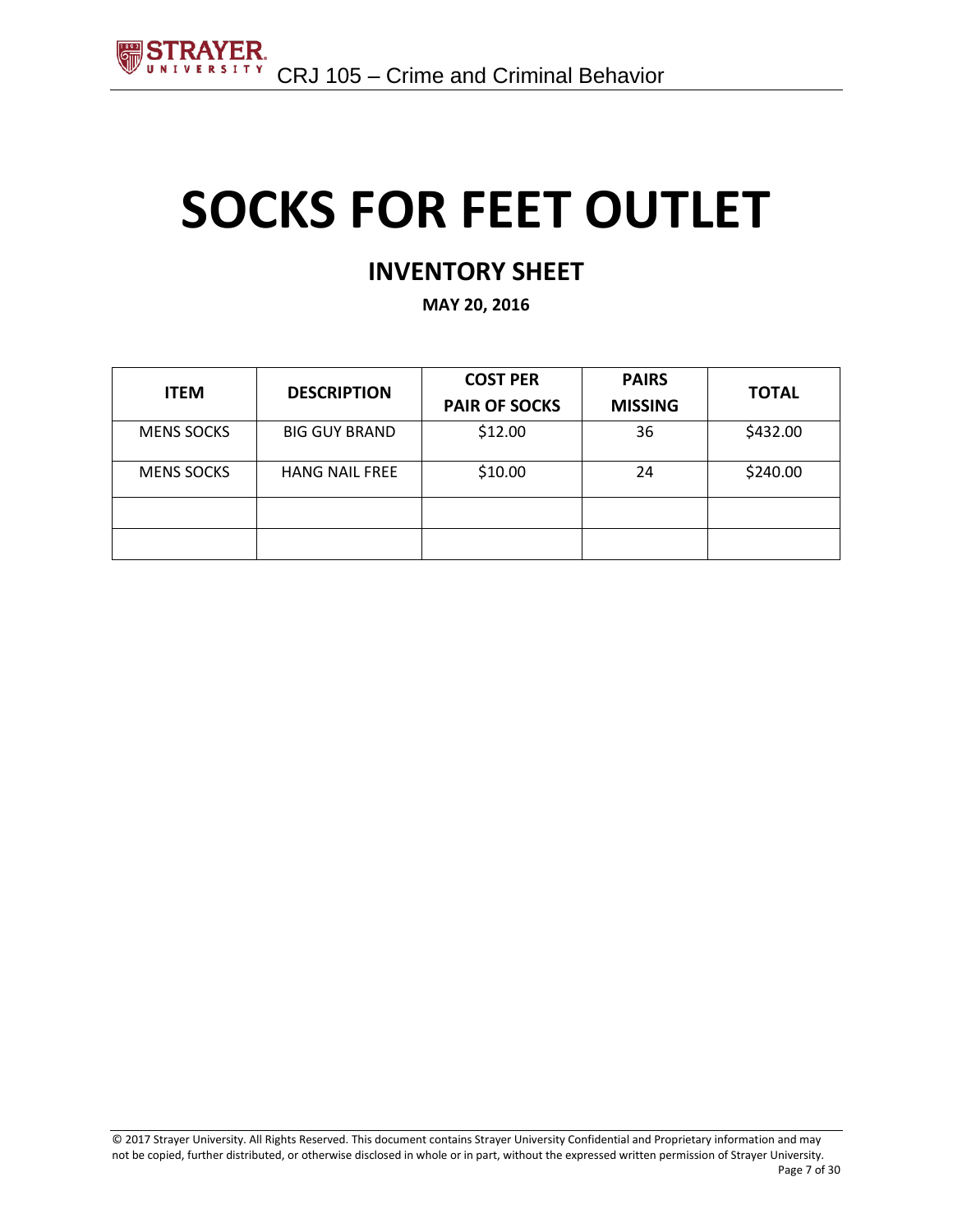**WITNESS STATEMENTS** 

| Date: 05/20/16 Time: 7:00 pm                               |  |                                                                                                                                                                                                                                |  |
|------------------------------------------------------------|--|--------------------------------------------------------------------------------------------------------------------------------------------------------------------------------------------------------------------------------|--|
| Name: SUSAN BUNION _____                                   |  |                                                                                                                                                                                                                                |  |
| Address: 128 FELONY LN. HAPPY TOWN, GA.                    |  |                                                                                                                                                                                                                                |  |
| Home Phone: 444-526-7707 ______Work: _______444-111-2222__ |  |                                                                                                                                                                                                                                |  |
|                                                            |  |                                                                                                                                                                                                                                |  |
| MAG 20, 2016 I Was Shopping at the                         |  |                                                                                                                                                                                                                                |  |
| Satisfactor I saw a Whitegory with                         |  |                                                                                                                                                                                                                                |  |
| a white girl in the Hang Nailflee sock                     |  |                                                                                                                                                                                                                                |  |
| Section. The white guy fook some socks                     |  |                                                                                                                                                                                                                                |  |
| and pot them in the White Sir Is purse.                    |  |                                                                                                                                                                                                                                |  |
| I believe there rames are Stefar on e                      |  |                                                                                                                                                                                                                                |  |
| Summer I than heard someone crell                          |  |                                                                                                                                                                                                                                |  |
| and watched Sketar Brenic Christolit                       |  |                                                                                                                                                                                                                                |  |
| TUS IVA OUT the back dool.                                 |  | the contract of the contract of the contract of the contract of the contract of the contract of the contract of the contract of the contract of the contract of the contract of the contract of the contract of the contract o |  |

I have read this statement consisting of 1 page(s) and I affirm the truth and<br>accuracy of the facts contained therein. This statement was completed at \_Socks for Feet Outlet\_

day of \_\_\_May\_\_\_\_\_\_\_20\_16\_  $20<sup>th</sup>$ On the

Signature, of person giving voluntary statement

Signature of person witnessing voluntary statement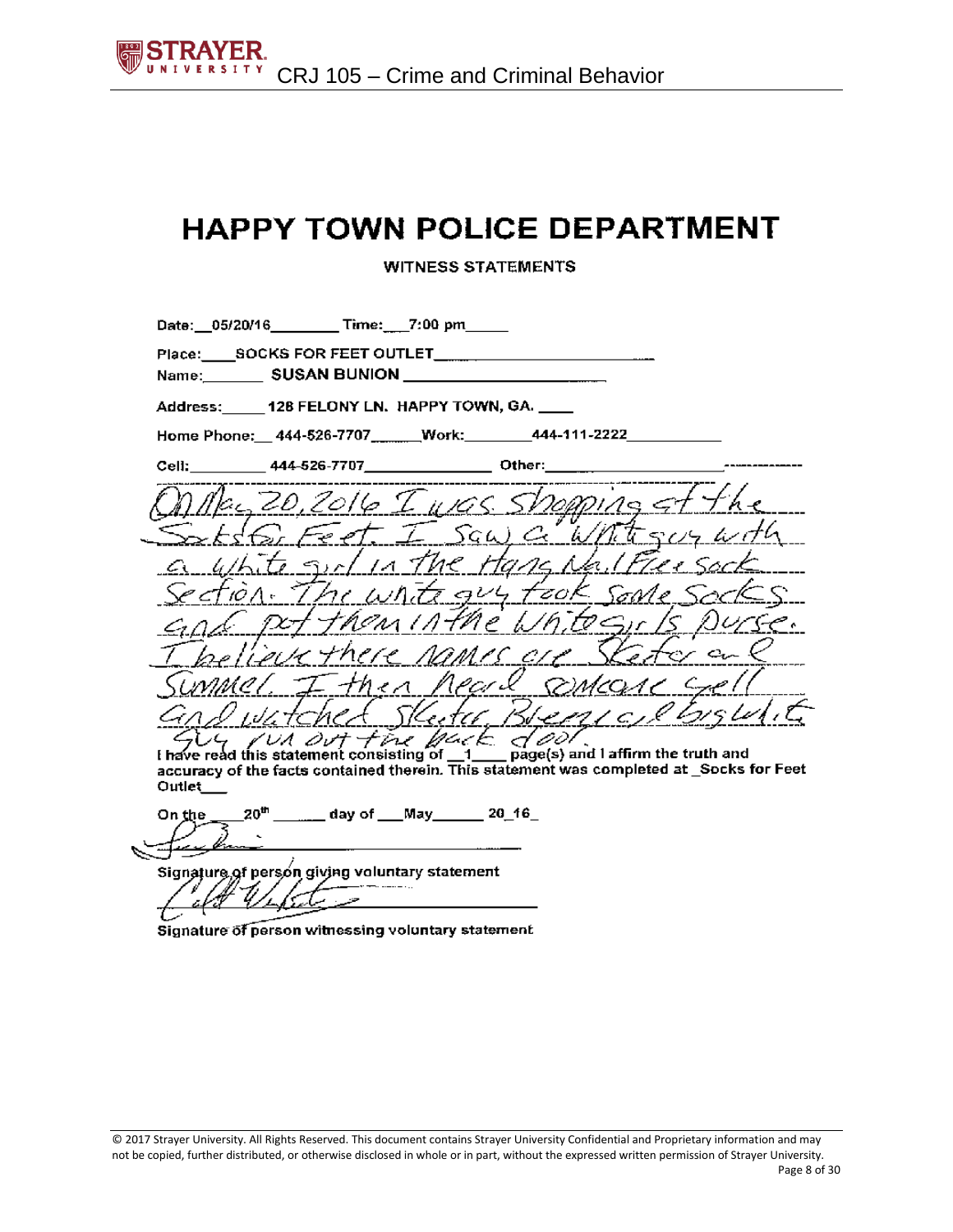$\Box$ 

**WITNESS STATEMENTS** 

|                         | Date: 05/20/16 _______ Time: __7:00 pm ____                                                                                                                                                                                                                                                                                                                                                                            |                                                                 |               |                                                                                          |
|-------------------------|------------------------------------------------------------------------------------------------------------------------------------------------------------------------------------------------------------------------------------------------------------------------------------------------------------------------------------------------------------------------------------------------------------------------|-----------------------------------------------------------------|---------------|------------------------------------------------------------------------------------------|
|                         | Place: SOCKS FOR FEET OUTLET<br>Name: ANDREA SIANTURI                                                                                                                                                                                                                                                                                                                                                                  |                                                                 |               |                                                                                          |
|                         | Address: _________ 136 FELONY CIRCLE HAPPY TOWN, GA ____________                                                                                                                                                                                                                                                                                                                                                       |                                                                 |               |                                                                                          |
|                         | Home Phone: 444-526-7707 _____Work: _______444-111-2222 _______                                                                                                                                                                                                                                                                                                                                                        |                                                                 |               |                                                                                          |
|                         | Cell: 444-526-7707 Other: 2011                                                                                                                                                                                                                                                                                                                                                                                         |                                                                 |               |                                                                                          |
|                         |                                                                                                                                                                                                                                                                                                                                                                                                                        | 6 T. I. 7AC                                                     |               |                                                                                          |
|                         |                                                                                                                                                                                                                                                                                                                                                                                                                        |                                                                 | <i>(ET</i> AN |                                                                                          |
|                         |                                                                                                                                                                                                                                                                                                                                                                                                                        |                                                                 |               |                                                                                          |
|                         |                                                                                                                                                                                                                                                                                                                                                                                                                        |                                                                 |               |                                                                                          |
|                         |                                                                                                                                                                                                                                                                                                                                                                                                                        |                                                                 |               | MEN                                                                                      |
|                         |                                                                                                                                                                                                                                                                                                                                                                                                                        |                                                                 |               |                                                                                          |
|                         | ルエイ                                                                                                                                                                                                                                                                                                                                                                                                                    |                                                                 |               |                                                                                          |
|                         |                                                                                                                                                                                                                                                                                                                                                                                                                        | $C$ $7$ $\rightarrow$ $\rightarrow$ $\rightarrow$ $\rightarrow$ |               |                                                                                          |
| Qutlet                  | $\sum_{\mathcal{N}}$ $\prod_{\mathcal{N}}$ $\bigcap_{\mathcal{N}}$ $\bigcup_{\mathcal{N}}$ $\bigcap_{\mathcal{N}}$ $\bigcup_{\mathcal{N}}$ $\bigcap_{\mathcal{N}}$ $\bigcup_{\mathcal{N}}$ $\bigcap_{\mathcal{N}}$ $\bigcup_{\mathcal{N}}$ $\bigcap_{\mathcal{N}}$ $\bigcup_{\mathcal{N}}$ $\bigcap_{\mathcal{N}}$ $\bigcup_{\mathcal{N}}$ $\bigcap_{\mathcal{N}}$ $\bigcup_{\mathcal{N}}$ $\bigcap_{\mathcal{N}}$ $\$ |                                                                 |               | accuracy of the facts contained therein. This statement was completed at _Socks for Feet |
| On the $20^{\text{th}}$ |                                                                                                                                                                                                                                                                                                                                                                                                                        |                                                                 |               |                                                                                          |
|                         | Signature of person giving voluntary statement                                                                                                                                                                                                                                                                                                                                                                         |                                                                 |               |                                                                                          |

Signature of person witnessing voluntary statement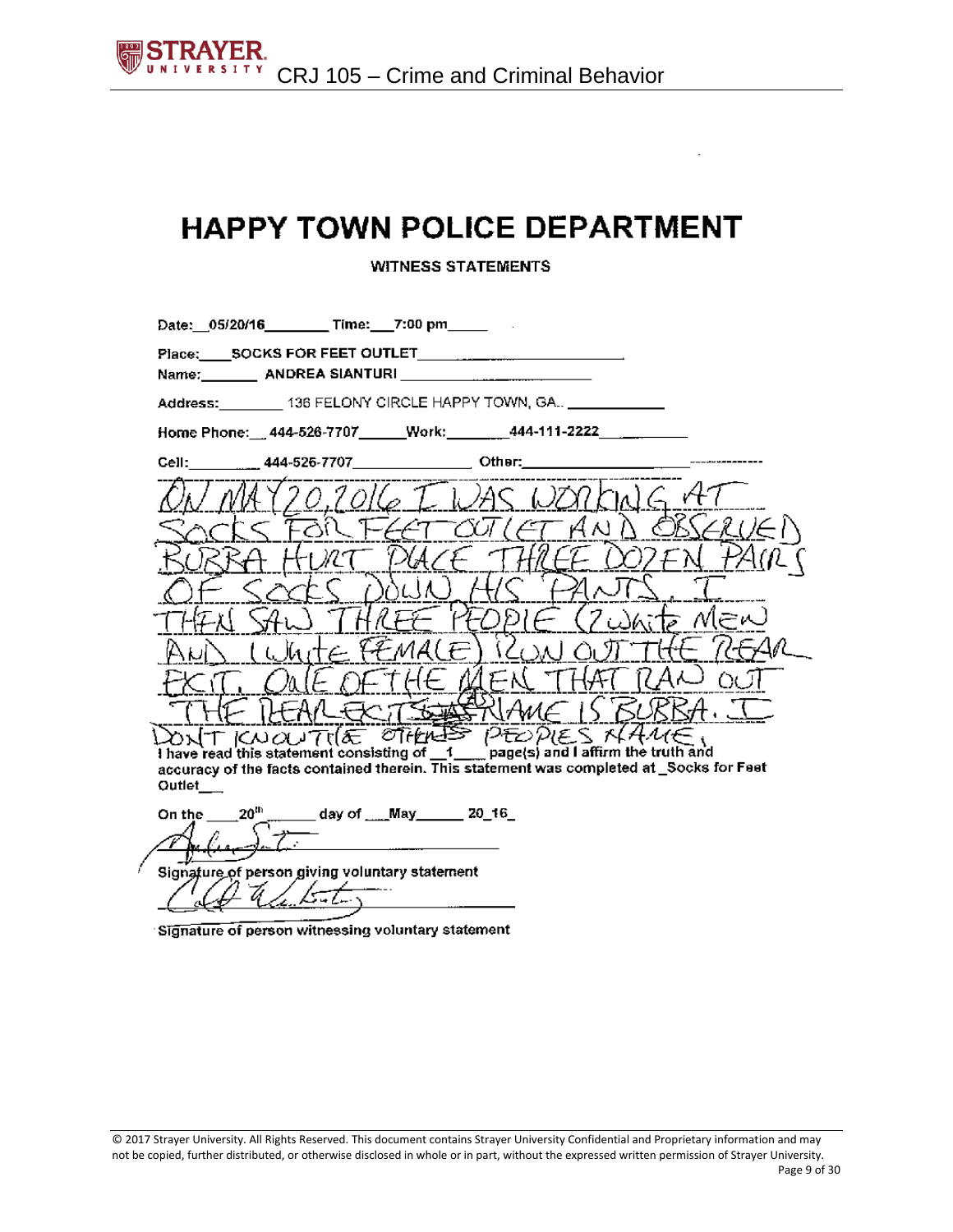**WITNESS STATEMENTS** 

| Address: 111 MISDEMEANOR DR. HAPPY TOWN, GA.<br>Home Phone:__ 444-556-7707______Work:________444-111-2222________<br>On Mag 20 2016 Twee told by the store ower Clufford Tonell<br>to wetch three people (2 males 1famale) I watched the |
|------------------------------------------------------------------------------------------------------------------------------------------------------------------------------------------------------------------------------------------|
|                                                                                                                                                                                                                                          |
|                                                                                                                                                                                                                                          |
|                                                                                                                                                                                                                                          |
|                                                                                                                                                                                                                                          |
|                                                                                                                                                                                                                                          |
|                                                                                                                                                                                                                                          |
| bis whitequy take some socks and pot thom in his pents                                                                                                                                                                                   |
| I then watched the second white men take some socks                                                                                                                                                                                      |
| and gue than to the white fende and she put them                                                                                                                                                                                         |
| In her purce, When I welked to them to differ diseass                                                                                                                                                                                    |
| the socks that were taken they besen to our and the                                                                                                                                                                                      |
| Bigutitegy surport me consigne to Gill. The ran out                                                                                                                                                                                      |
| I have read this statement consisting of _1___ page(s) and I affirm the truth and                                                                                                                                                        |

1 have read thi accuracy of the facts contained therein. This statement was completed at Socks for Feet Outlet\_

day of May 20\_16 On the

Signature of person giving voluntary statement

Signature of person witnessing voluntary statement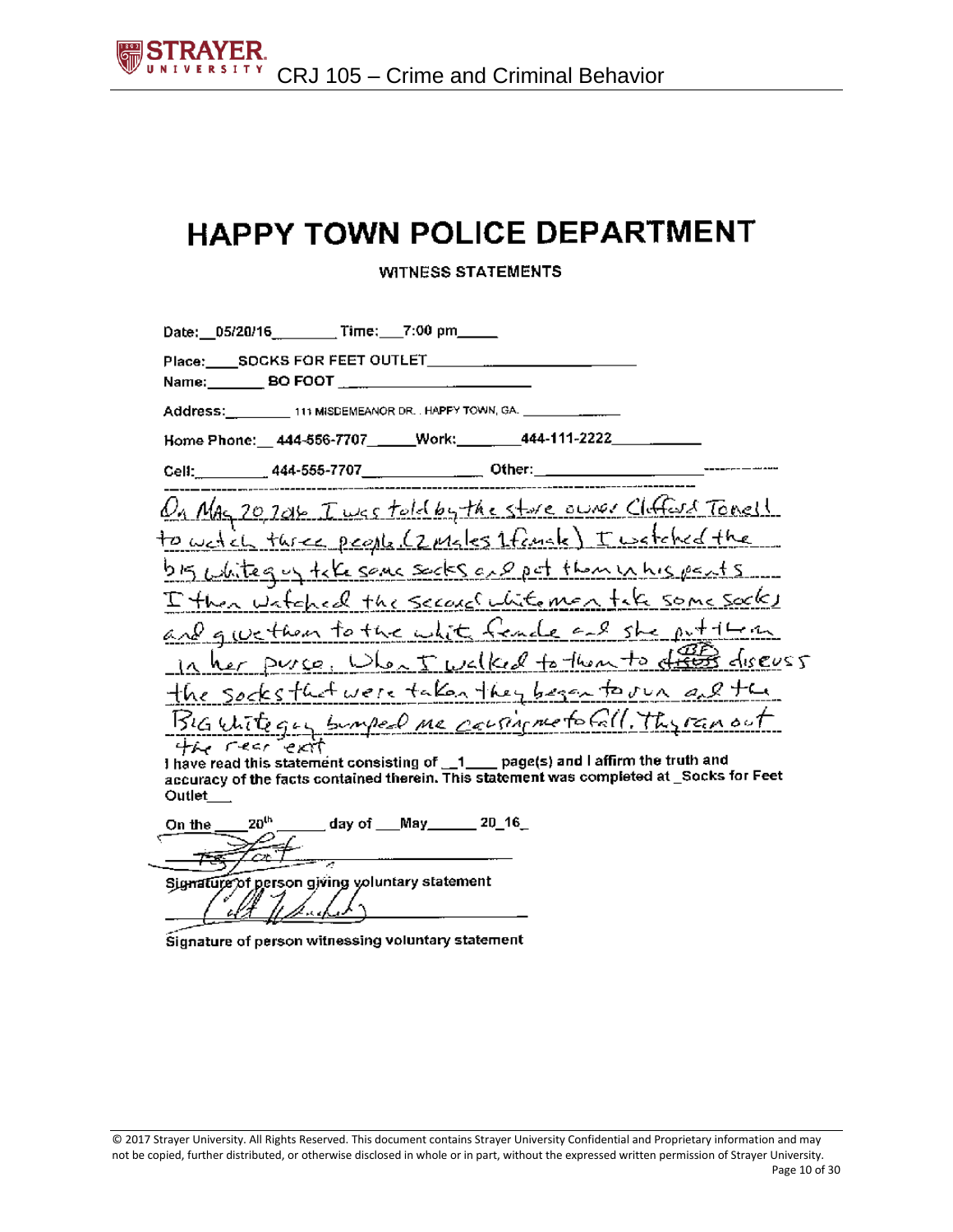**WITNESS STATEMENTS** 

| Date: 05/20/16 Time: 7:00 pm                                                                                  |
|---------------------------------------------------------------------------------------------------------------|
| Place: SOCKS FOR FEET OUTLET                                                                                  |
| Name: CLIFFORD TONELL CONDITIONS                                                                              |
| Address: 110 FELONY DRIVE, HAPPY TOWN, GA. 11. 12. 13. 13. 13. 13. 14. 15. 16. 17. 18. 18. 18. 18. 19. 19. 19 |
| Home Phone: 444-555-777 ____Work: 444-111-2222________                                                        |
| Cell:__________444-555-777_________________Other:________________________________                             |
| <u>Tanthe owner of sorks for Feet Out Lt. On May 20</u> 2016                                                  |
| I observed two males and a famale enter my                                                                    |
| Store. I know them as Bubbaldut Skeeter Redrum                                                                |
| and Sunner Bruce, Tacked my Security officer Bo East                                                          |
| to wetch than After a few minutes I heard someone                                                             |
| yelland wetched BUBRAHURT bump into BoFood and he                                                             |
| Fell to the ground, BoFoot told me that they stole                                                            |
| Sanc merchandise                                                                                              |

I have read this statement consisting of \_1\_\_ page(s) and I affirm the truth and accuracy of the facts contained therein. This statement was completed at Socks for Feet Outlet\_

May 20\_16\_ ንበ<sup>ሀ</sup> dav of

giving voluntary statement ′personi Sian átur

Signature of person witnessing voluntary statement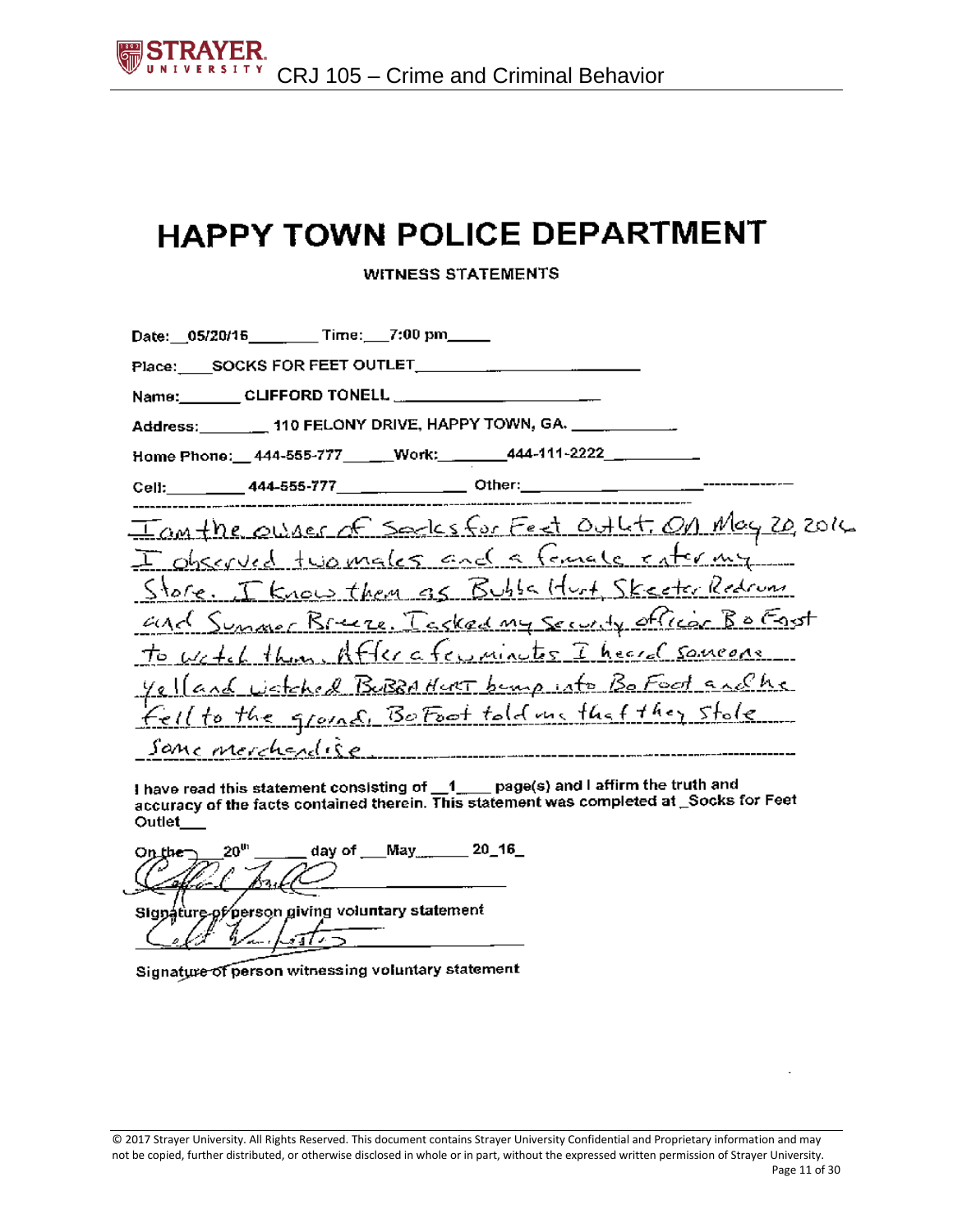

## **STATE OF GEORGIA**

#### **CRIMINAL HISTORY**

#### **Subject Name(s) BUBBA HERT (AKA) HURT, BUBBA BEAUREGARD**

| <b>Subject Description</b>       |                                          |                            |
|----------------------------------|------------------------------------------|----------------------------|
| <b>FBI Number</b>                | <b>State Id Number</b>                   | <b>DOC Number</b>          |
| 618079JA8                        | GA183246 (GA)                            | 146023-A (GA)              |
| <b>Social Security Number</b>    | <b>Driver's License Number</b>           |                            |
| 666-66-6666                      | S0055-2826-4895-L (GA)                   |                            |
| <b>Miscellaneous Numbers</b>     |                                          |                            |
| Unknown                          |                                          |                            |
| Sex                              | Race                                     | <b>Skin Tone</b>           |
| Male                             | White                                    | Medium                     |
| <b>Height</b>                    | Weight                                   | Date of Birth              |
| 6"05' (2016-03-16)               | 290 Pounds (2016-03-16)                  | 1990-01-05                 |
| <b>Hair Color</b>                | <b>Eye Color</b>                         | <b>Fingerprint Pattern</b> |
| Black (2016-03-16)               | Brown (2016-03-16)                       | COPO1317161817131918 (FPC) |
| <b>Scars, Marks, and Tattoos</b> |                                          |                            |
| Code                             | <b>Description, Comments, and Images</b> |                            |
| Unknown Code (2016-03-16)        | <b>SCAR LEG, RIGHT (GA00782800)</b>      |                            |
|                                  | Embedded Image (GA0782800;) (2016-03-16) |                            |
|                                  | Prison intake photo                      |                            |
| Unknown Code (2016-03-16)        | SCAR CALF, RIGHT (GA0415000)             |                            |
|                                  | Contact agency for image                 |                            |
| PRCD L EAR (NCIC; (2016-03-16)   | PIERCED EAR, LEFT (GA0415000)            |                            |
|                                  | Contact agency for image                 |                            |
| <b>Blood Type</b>                | <b>Medical Condition</b>                 |                            |
| Unknown                          | Code Unknown Drug abuse                  |                            |
|                                  |                                          |                            |
| <b>Place of Birth</b>            | Citizenship                              | <b>Ethnicity</b>           |
| Georgia                          | US (1990-01-05)                          | White                      |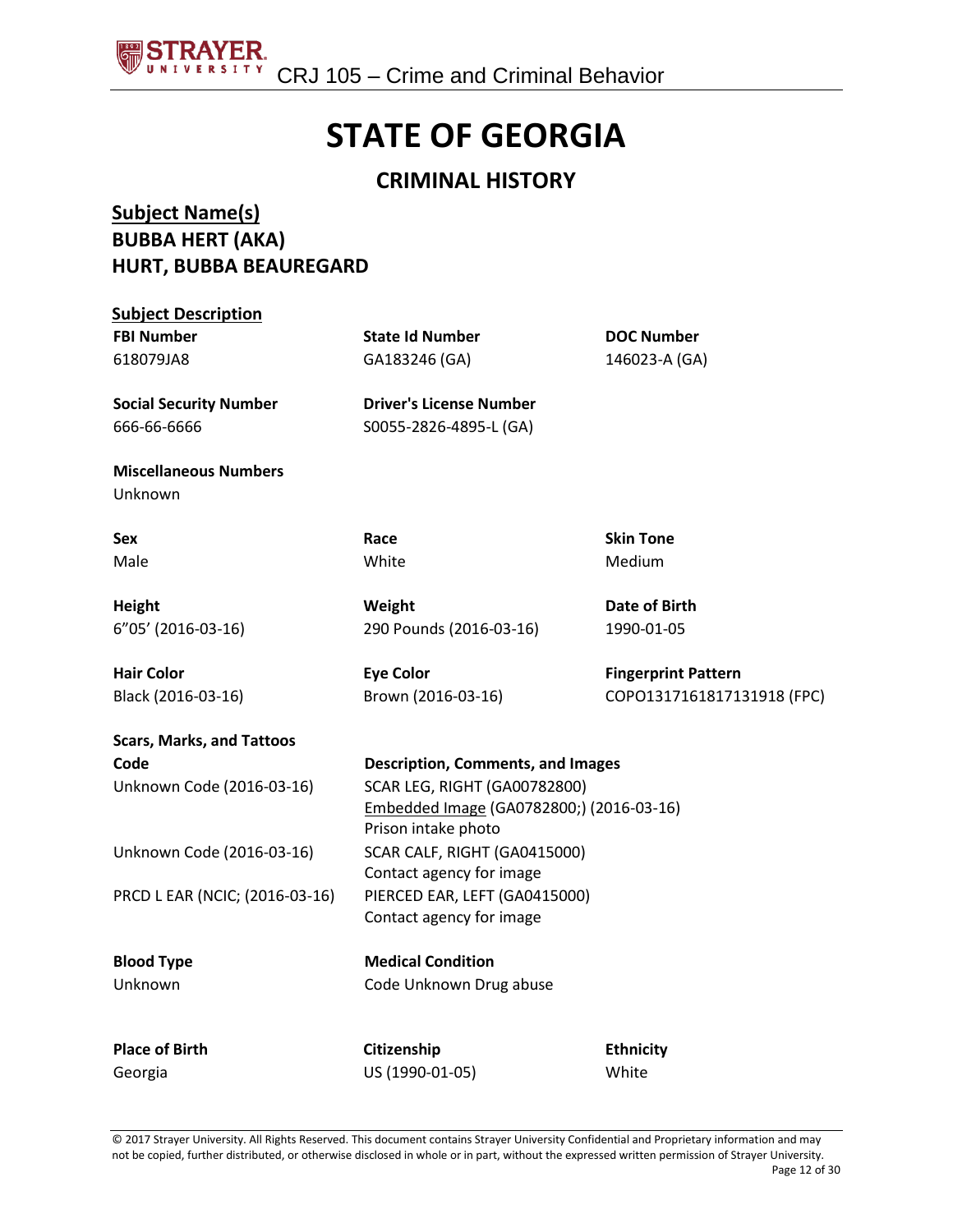

| <b>Marital Status</b>      | <b>Religion</b>                      |                                        |                                          |            |  |  |
|----------------------------|--------------------------------------|----------------------------------------|------------------------------------------|------------|--|--|
| Single (2016-03-16)        | Unknown (2016-03-16)                 |                                        |                                          |            |  |  |
| <b>Employment</b>          |                                      |                                        |                                          |            |  |  |
| Employment as of           |                                      | 1985-09-11                             |                                          |            |  |  |
| Occupation                 |                                      | <b>Metal stamping</b>                  |                                          |            |  |  |
| Employer                   | Happy Metals, Inc.                   |                                        |                                          |            |  |  |
| <b>Mailing Address</b>     | 1000 Violation Road                  |                                        |                                          |            |  |  |
|                            | <b>Happy County</b>                  |                                        |                                          |            |  |  |
| <b>Residence</b>           | Happy, GA 001133 US                  |                                        |                                          |            |  |  |
| Residence as of            | 2016-05-11                           |                                        |                                          |            |  |  |
| <b>Mailing Address</b>     |                                      | 6025 N Misdemeanor St. Happy Town, GA. |                                          |            |  |  |
| Telephone                  | 444-012-5469                         |                                        |                                          |            |  |  |
|                            |                                      |                                        |                                          |            |  |  |
| <b>Fingerprint Images</b>  |                                      |                                        |                                          |            |  |  |
| <b>Type</b>                | <b>Comments and Images</b>           |                                        |                                          |            |  |  |
| Ten print set (1985-09-11) | Contact agency for image (GA0415000) |                                        |                                          |            |  |  |
| <b>Palmprint Images</b>    |                                      |                                        |                                          |            |  |  |
| <b>Type</b>                | <b>Comments and Images</b>           |                                        |                                          |            |  |  |
| Both palms (1985-09-11)    |                                      | Contact agency for image (GA0415000)   |                                          |            |  |  |
|                            | Juvenile                             |                                        |                                          |            |  |  |
| <b>Photo Images</b>        |                                      |                                        |                                          |            |  |  |
| <b>Type</b>                | <b>Comments and Images</b>           |                                        |                                          |            |  |  |
| Mugshot (2016-05-11)       | Contact agency for image (GA0415000) |                                        |                                          |            |  |  |
| <b>DNA Data</b>            |                                      |                                        |                                          |            |  |  |
| <b>Encoding Method</b>     | <b>Data and Comments</b>             |                                        |                                          |            |  |  |
| STR (1989-03-28)           |                                      |                                        | DNA locus data table follows (GA013415Y) |            |  |  |
|                            | Locus                                | Value                                  | Locus                                    | Value      |  |  |
|                            | Amelogenin                           | X, Y                                   | CSF1PO                                   | 11, 12     |  |  |
|                            | D13S317                              | 11                                     | D16S539                                  | 12         |  |  |
|                            | D18S51                               | 12, 17                                 | D21S11                                   | 29.1, 32.2 |  |  |
|                            | D3S1358                              | 14, 17                                 | D5S818                                   | 11, 12     |  |  |
|                            | D7S820                               | 9, 12                                  | D8S1179                                  | 11         |  |  |
|                            | FGA                                  | 22, 24                                 | <b>TH01</b>                              | 6, 7       |  |  |

© 2017 Strayer University. All Rights Reserved. This document contains Strayer University Confidential and Proprietary information and may not be copied, further distributed, or otherwise disclosed in whole or in part, without the expressed written permission of Strayer University. Page 13 of 30

TPOX 8 vWA 14, 16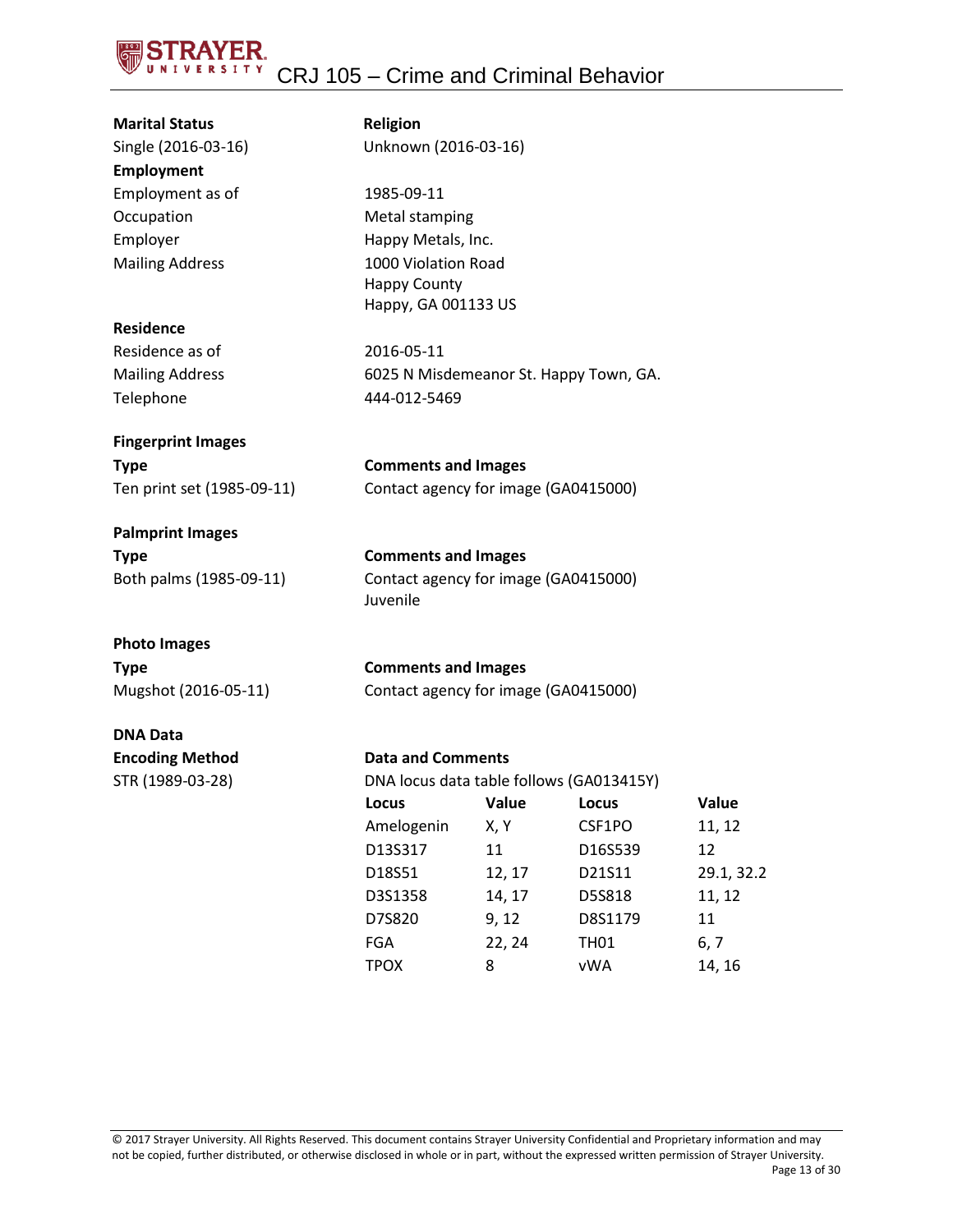

#### **Criminal History**

| Cycle 001                                            |                                                    |  |  |  |  |
|------------------------------------------------------|----------------------------------------------------|--|--|--|--|
|                                                      |                                                    |  |  |  |  |
| <b>Tracking Number</b><br><b>Earliest Event Date</b> | 04151984375826<br>2016-02-01                       |  |  |  |  |
|                                                      |                                                    |  |  |  |  |
| <b>Arrest</b>                                        | (Cycle 001)                                        |  |  |  |  |
| <b>Arrest Date</b>                                   | 2016-02-01                                         |  |  |  |  |
| <b>Arresting Agency</b>                              | GA0415000                                          |  |  |  |  |
| <b>Subject Name(s)</b>                               | HURT, BUBBA BEAUREGARD                             |  |  |  |  |
| Offender ID Number 169591 (Police Dept)              |                                                    |  |  |  |  |
| Arrest Type Adult                                    |                                                    |  |  |  |  |
| Charge                                               |                                                    |  |  |  |  |
| <b>Charge Number 01</b>                              |                                                    |  |  |  |  |
| Agency GA0415000                                     |                                                    |  |  |  |  |
| <b>Charge Description SHOPLIFTING</b>                |                                                    |  |  |  |  |
| Statute GA 943.10                                    |                                                    |  |  |  |  |
| NCIC Offense Code 2299                               |                                                    |  |  |  |  |
| Counts <sub>01</sub>                                 |                                                    |  |  |  |  |
| Severity Misdemeanor                                 |                                                    |  |  |  |  |
| Charge                                               |                                                    |  |  |  |  |
| <b>Charge Number 02</b>                              |                                                    |  |  |  |  |
|                                                      | Agency GA0415000                                   |  |  |  |  |
| Charge Description UNIFORM CONTROLLED SUBSTANCES ACT |                                                    |  |  |  |  |
| Statute GA 161.41                                    |                                                    |  |  |  |  |
| NCIC Offense Code 3562                               |                                                    |  |  |  |  |
|                                                      | Counts <sub>01</sub>                               |  |  |  |  |
|                                                      | Severity Felony                                    |  |  |  |  |
| <b>Prosecutor Disposition</b>                        | (Cycle 001)                                        |  |  |  |  |
| <b>Prosecutor Agency</b>                             | GA041013A                                          |  |  |  |  |
| <b>Subject Name(s)</b>                               | Hurt, Bubba Beauregard                             |  |  |  |  |
| Charge                                               |                                                    |  |  |  |  |
| <b>Charge Number 01</b>                              |                                                    |  |  |  |  |
|                                                      | Agency GA041013A                                   |  |  |  |  |
| <b>Charge Description Shoplifting</b>                |                                                    |  |  |  |  |
|                                                      | Statute GA 943.10                                  |  |  |  |  |
| NCIC Offense Code 2299                               |                                                    |  |  |  |  |
|                                                      | Counts <sub>01</sub>                               |  |  |  |  |
|                                                      | Severity Felony                                    |  |  |  |  |
|                                                      | Disposition NO PROSECUTION (2016-03-13; Dismissed) |  |  |  |  |
|                                                      |                                                    |  |  |  |  |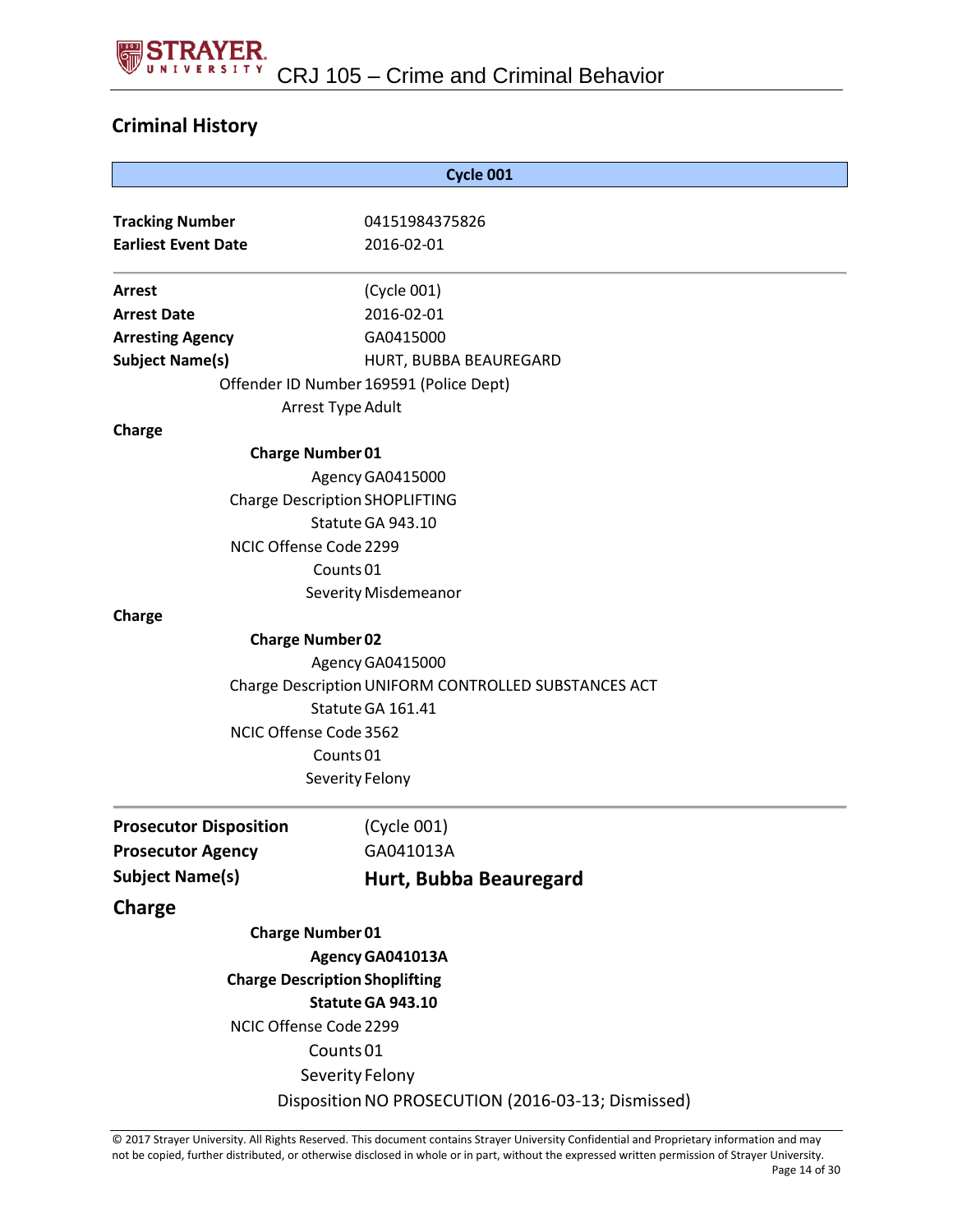#### **Charge**

#### **Charge Number 02 AgencyGA041013A Charge DescriptionUNIFORM CONTROLLED SUBSTANCES ACT StatuteGA 161.41 NCIC Offense Code 3562 Counts 01 Severity Misdemeanor DispositionNO PROSECUTION (2016-03-13; Dismissed)**

| <b>Court Disposition</b> | No data supplied |
|--------------------------|------------------|
| <b>Sentencing</b>        | No data supplied |
| <b>Corrections</b>       | No data supplied |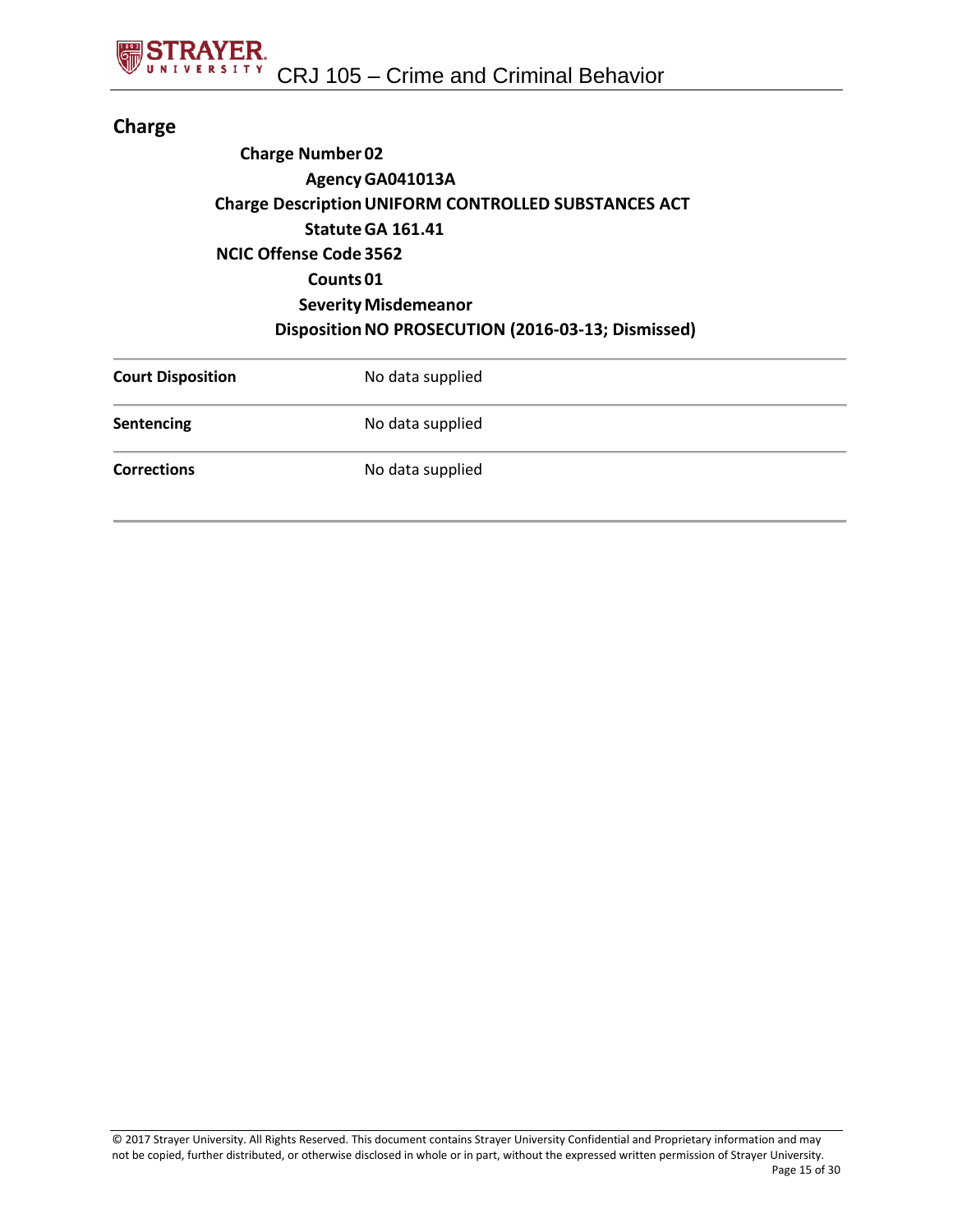

## **MEMORANDUM**

#### To: Patrol Division

#### From: Chief of Police Rodney Hurt Date: February 2, 2016

#### Subject: PROACTIVE EXPECTATIONS

The purpose of this memorandum is to establish increase patrols in Zone III of Happy Town. Both City Council and the Mayor are receiving numerous complaints from citizens in regards to the increase crime in Happy Town. In addition a recent News Article criticized our police professionalism.

As a result of a news story, and the concerns from our city leaders effectively immediately there will be designated patrol officers working with Vice and Narcotics to increase visibility and take a proactive approach in resolving this issue.

We will be closely monitoring the progress for the upcoming months to ensure the citizens of our city that they are safe. Remember, when it comes to enforcement efforts, our emphasis should be the quality of your service.

#### Rodney Hurt

Chief of Police Happy Town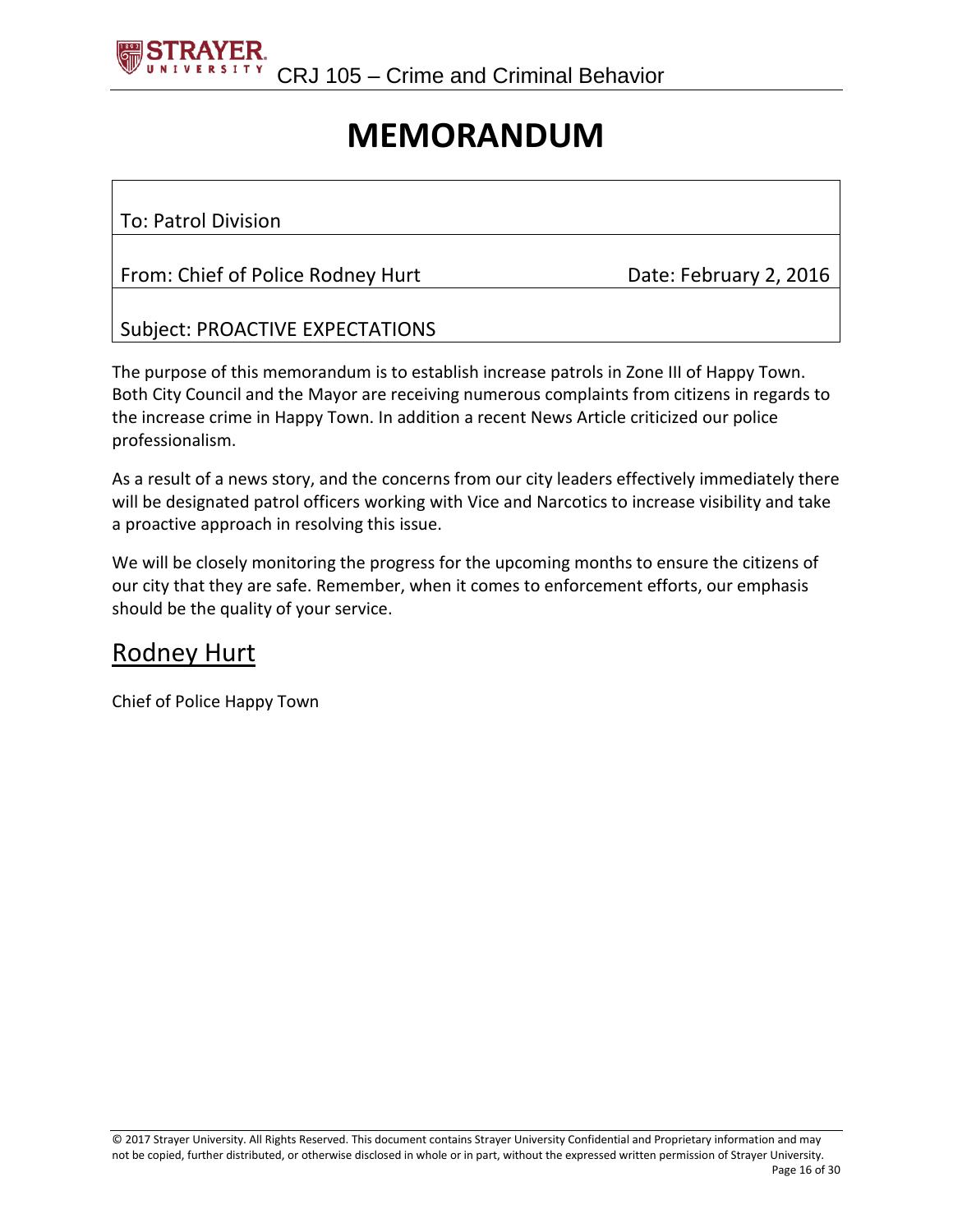#### **DIFFERENCES BETWEEN AMATUER AND PROFESSIONAL CRIMINALS**

Setting aside our disgust at the disruption of our value system, there are three major differences between the professional property offender (thief) and an "amateur" thief. First, the professional has a diminished moral capacity and multiple victims, while the amateur's damage is much more limited. Secondly, the professional plans ahead, has a modus operandi, and an outlet for his booty (fence). Thirdly, the professional can only be stopped by incarceration, while the amateur will stop when his situation changes, because his theft is often a crime of sociological pressure and temporary opportunity (addiction, extreme poverty, underlying psychological problems, etc.). In sum, the professional must be combated with all the forces of law, while the amateur needs more sociological and psychological help to get his behavior back on track. So the law's identifying the difference is essential to the sociological remedy.

[https://www.enotes.com/homework-help/explain-major-differences-between-professional-](https://www.enotes.com/homework-help/explain-major-differences-between-professional-372874)

[372874](https://www.enotes.com/homework-help/explain-major-differences-between-professional-372874)

### **Georgia Codes**

#### **TITLE 16 - CRIMES AND OFFENSES**

#### **CHAPTER 8 - OFFENSES INVOLVING THEFT**

**ARTICLE 1 - THEFT**

#### **§ 16-8-1 - Definitions**

O.C.G.A. 16-8-1 (2010) 16-8-1. Definitions

As used in this article, the term:

(1) "Deprive" means, without justification:

(A) To withhold property of another permanently or temporarily; or

(B) To dispose of the property so as to make it unlikely that the owner will recover it.

(2) "Financial institution" means a bank, insurance company, credit union, building and loan association, investment trust, or other organization held out to the public as a place of deposit of funds or medium of savings or collective investment.

(3) "Property of another" includes property in which any person other than the accused has an interest but does not include property belonging to the spouse of an accused or to them jointly.

#### **§ 16-8-2 - Theft by taking**

O.C.G.A. 16-8-2 (2010) 16-8-2. Theft by taking A person commits the offense of theft by taking when he unlawfully takes or, being in lawful possession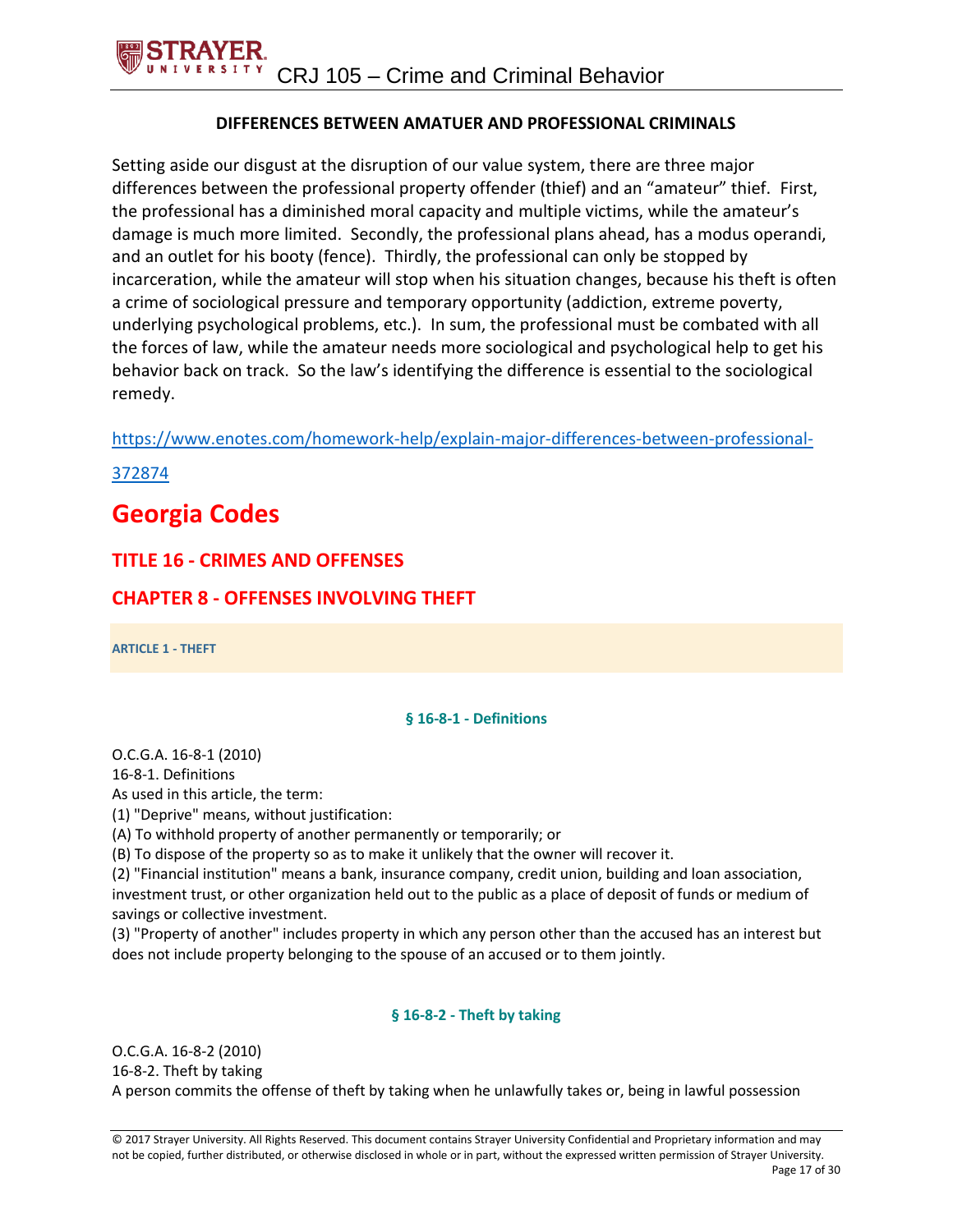thereof, unlawfully appropriates any property of another with the intention of depriving him of the property, regardless of the manner in which the property is taken or appropriated.

#### **§ 16-8-3 - Theft by deception**

O.C.G.A. 16-8-3 (2010)

16-8-3. Theft by deception

(a) A person commits the offense of theft by deception when he obtains property by any deceitful means or artful practice with the intention of depriving the owner of the property.

(b) A person deceives if he intentionally:

(1) Creates or confirms another's impression of an existing fact or past event which is false and which the accused knows or believes to be false;

(2) Fails to correct a false impression of an existing fact or past event which he has previously created or confirmed;

(3) Prevents another from acquiring information pertinent to the disposition of the property involved; (4) Sells or otherwise transfers or encumbers property intentionally failing to disclose a substantial and valid known lien, adverse claim, or other legal impediment to the enjoyment of the property, whether such impediment is or is not a matter of official record; or

(5) Promises performance of services which he does not intend to perform or knows will not be performed. Evidence of failure to perform standing alone shall not be sufficient to authorize a conviction under this subsection.

(c) "Deceitful means" and "artful practice" do not, however, include falsity as to matters having no pecuniary significance, or exaggeration by statements unlikely to deceive ordinary persons in the group addressed.

#### **§ 16-8-4 - Theft by conversion**

O.C.G.A. 16-8-4 (2010)

16-8-4. Theft by conversion

(a) A person commits the offense of theft by conversion when, having lawfully obtained funds or other property of another including, but not limited to, leased or rented personal property, under an agreement or other known legal obligation to make a specified application of such funds or a specified disposition of such property, he knowingly converts the funds or property to his own use in violation of the agreement or legal obligation. This Code section applies whether the application or disposition is to be made from the funds or property of another or from the accused's own funds or property in equivalent amount when the agreement contemplates that the accused may deal with the funds or property of another as his own.

(b) When, under subsection (a) of this Code section, an officer or employee of a government or of a financial institution fails to pay on an account, upon lawful demand, from the funds or property of another held by him, he is presumed to have intended to convert the funds or property to his own use.

(c)(1) As used in this subsection, the term "personal property" means personal property having a replacement cost value greater than \$100.00, excluding any late fees and penalties, and includes heavy equipment as defined in paragraph (2) of Code Section 10-1-731 and tractors and farm equipment primarily designed for use in agriculture.

(2) Any person having any personal property in such person's possession or under such person's control by virtue of a lease or rental agreement who fails to return the personal property within five days, Saturdays, Sundays, and holidays excluded, after a letter demanding return of the personal property has been mailed to such person by certified or registered mail or statutory overnight delivery, return receipt requested, at such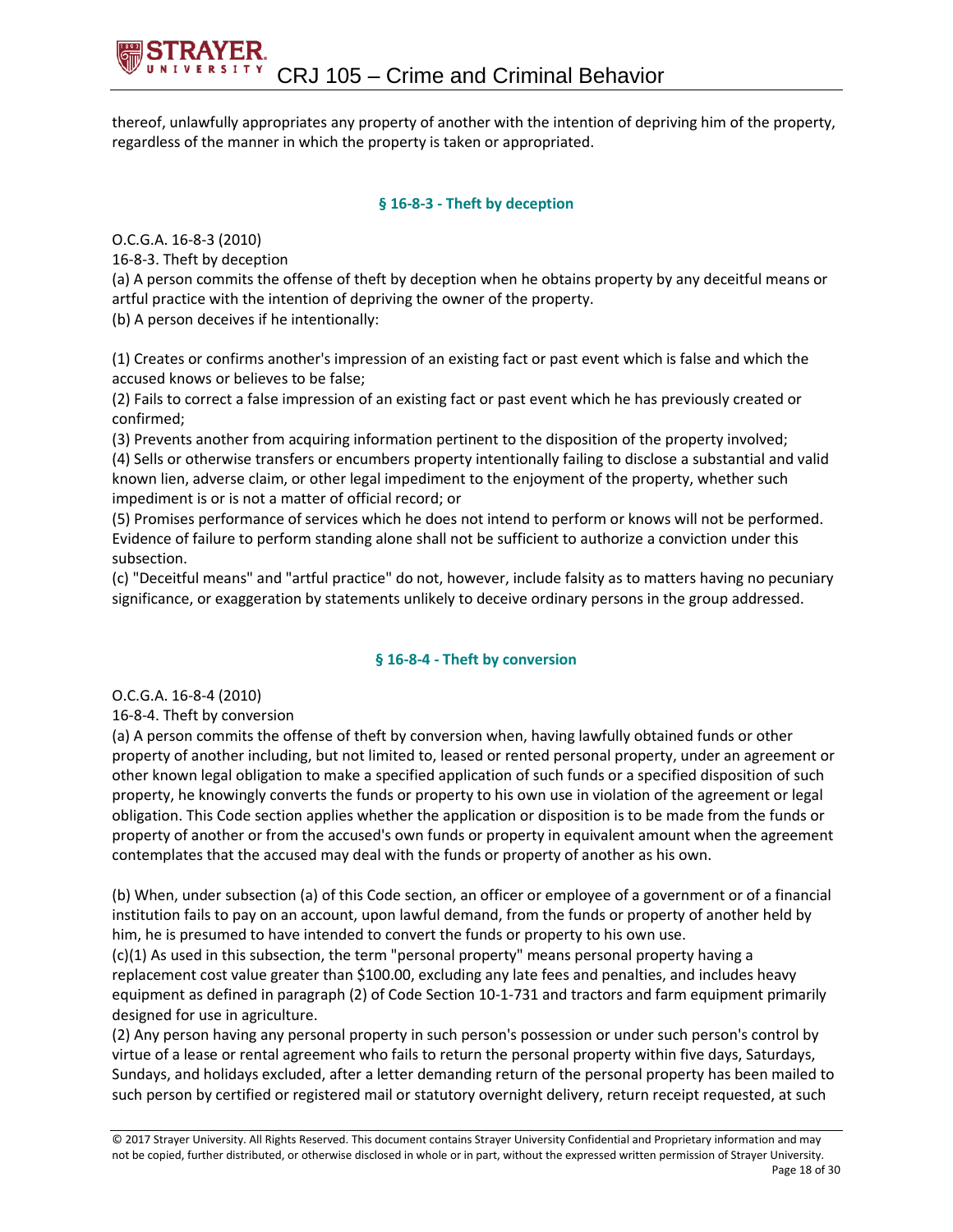person's last known address by the owner of the personal property or by the owner's agent shall be presumed to have knowingly converted such personal property to such person's own use in violation of such lease or agreement.

(3) In the event that any personal property is not returned as provided for in the lease or rental agreement and the court orders the lessor or renter to pay replacement costs, replacement costs shall include but not be limited to:

(A) The market value of the personal property. The market value shall be established by the owner of the property by providing from a supplier of such or reasonably similar personal property a current quotation of the value of the personal property which is of like quality, make, and model of the personal property being replaced. The value to be awarded shall be the higher of:

(i) The value on the date when the conversion occurred; or

(ii) The value on the date of the trial;

(B) All rental charges from the date the rental agreement was executed until the date of the trial or the date that the property was recovered, if recovered; and

(C) Interest on the unpaid balance each month at the current legal rate from the date the court orders the lessor or renter to pay replacement costs until the date the judgment is satisfied in full.

(4) If as a part of the order of the court the lessor or renter is placed on probation, supervision of said probation shall not be terminated until all replacement costs, fees, charges, penalties, interest, and other charges are paid in full. All payments relative to this Code section shall be made to the appropriate court of jurisdiction and the court shall make distribution to the owner within 30 days of receipt thereof.

(5) In the event that the owner incurs any expenses in the process of locating a lessor or renter who did not return any personal property according to the lease or rental agreement, the court shall provide that the lessor or renter reimburse the owner for those expenses which may include, but not be limited to, credit reports, private detective fees, investigation fees, fees charged by a law enforcement agency for such services as police reports, background checks, fees involved with swearing out a warrant for incarceration, and any other bona fide expenses.

#### **§ 16-8-5 - Theft of services**

O.C.G.A. 16-8-5 (2010)

16-8-5. Theft of services

A person commits the offense of theft of services when by deception and with the intent to avoid payment he knowingly obtains services, accommodations, entertainment, or the use of personal property which is available only for compensation.

#### **§ 16-8-5.1 - Circumstances permitting inference of intent to avoid payment; exceptions**

#### O.C.G.A. 16-8-5.1 (2010)

16-8-5.1. Circumstances permitting inference of intent to avoid payment; exceptions The trier of fact may infer that the accused intended to avoid payment due for the rental or lease of any personal property in any prosecution pursuant to Code Section 16-8-2, relating to theft by taking; 16-8-3, relating to theft by deception; 16-8-4, relating to theft by conversion; or 16-8-5, relating to theft of services; if

a person knowingly: (1) Used false identification;

(2) Provided false information on a written contract;

(3) Made, drew, uttered, executed, or delivered an instrument for the payment of money on any bank or other depository in exchange for present consideration, knowing that it would not be honored by the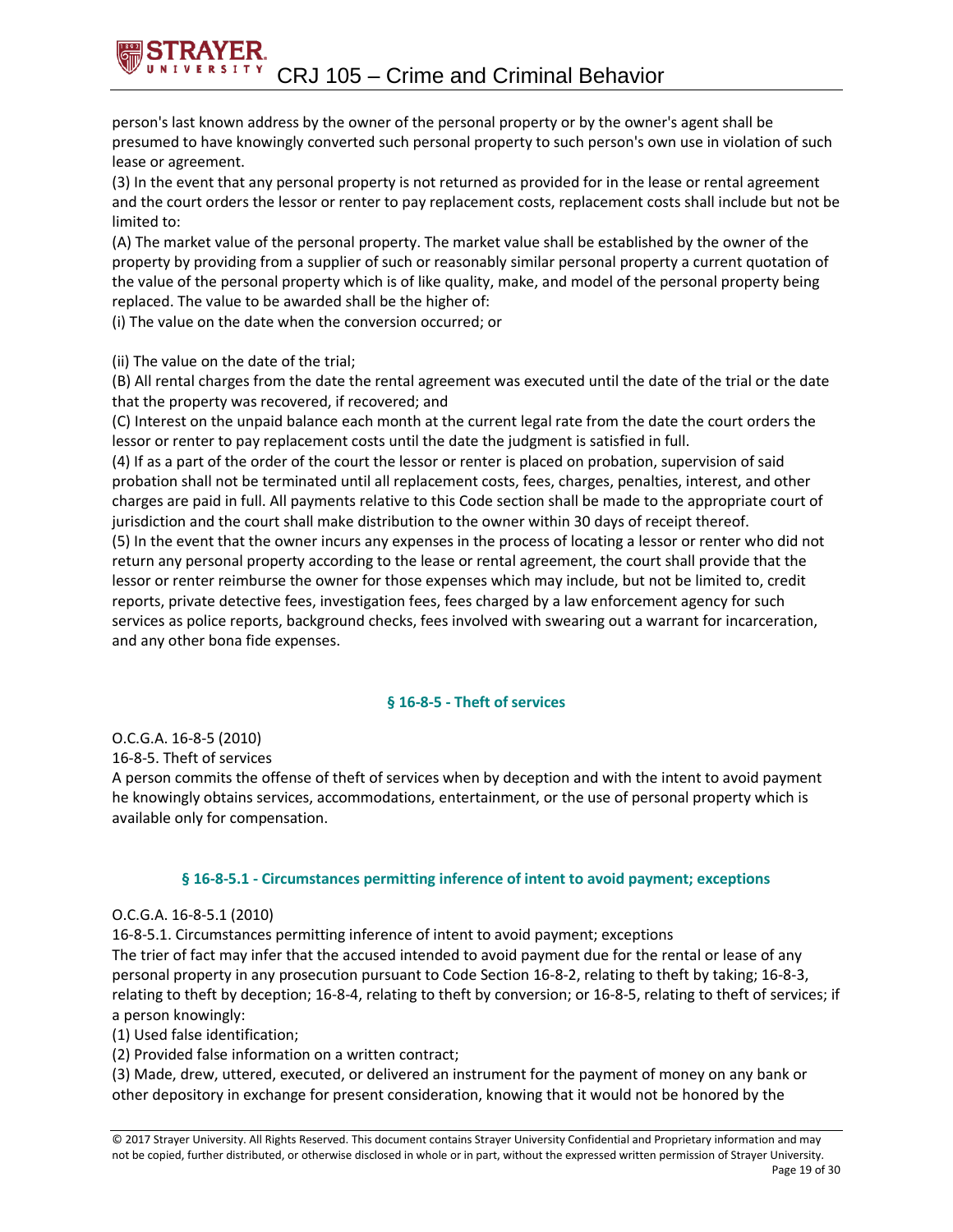drawee;

(4) Abandoned any property at a location that is not the location agreed upon for return and that would not be reasonably known to the owner;

(5) Returned any property to a location that would not reasonably be known to the owner without notifying the owner; or

(6) Returned any property at a time beyond posted business hours of the owner.

No person shall be convicted under Code Section 16-8-2, relating to theft by taking; 16-8-3, relating to theft by deception; 16-8-4, relating to theft by conversion; or 16-8-5, relating to theft of services; where there was an agreement to delay payment for such property or services or the accused makes payment in full within two business days after returning the property or obtaining the services.

#### **§ 16-8-5.2 - Retail property fencing; forfeiture; related matters**

#### O.C.G.A. 16-8-5.2 (2010)

16-8-5.2. Retail property fencing; forfeiture; related matters

(a) As used in this Code section, the term:

(1) "Retail property" means any new article, product, commodity, item, or component intended to be sold in retail commerce.

(2) "Retail property fence" means a person or entity that buys, sells, transfers, or possesses with the intent to sell or transfer retail property that such person knows or should have known was stolen.

(3) "Value" means the retail value of the item as stated or advertised by the affected retail establishment, to include applicable taxes.

(b) A person commits the offense of retail property fencing when such persons receives, disposes of, or retains retail property which was unlawfully taken or shoplifted over a period not to exceed 180 days with the intent to:

(1) Transfer, sell, or distribute such retail property to a retail property fence; or

(2) Attempt or cause such retail property to be offered for sale, transfer, or distribution for money or other things of value.

(c) Whoever knowingly receives, possesses, conceals, stores, barters, sells, or disposes of retail property with the intent to distribute any retail property which is known or should be known to have been taken or stolen in violation of this subsection with the intent to distribute the proceeds, or to otherwise promote, manage, carry on, or facilitate an offense described in this subsection, shall have committed the offense of retail property fencing.

(d) (1) It shall not be necessary in any prosecution under this Code section for the state to prove that any intended profit was actually realized. The trier of fact may infer that a particular scheme or course of conduct was undertaken for profit from all of the attending circumstances.

(2) It shall not be a defense to violating this Code section that the property was obtained by means other than through the commission of a theft offense if the property was explicitly represented to the accused as being obtained through the commission of a theft.

(e) Any property constituting proceeds derived from or realized through a violation of this Code section shall be subject to forfeiture to the State of Georgia except that no property of any owner shall be forfeited under this subsection, to the extent of the interest of such owner, by reason of an act or omission established by such owner to have been committed or omitted without knowledge or consent of such owner. The procedure for forfeiture and disposition of forfeited property under this subsection shall be as provided for under Code Section 16-13-49.

(f) Each violation of this Code section shall constitute a separate offense.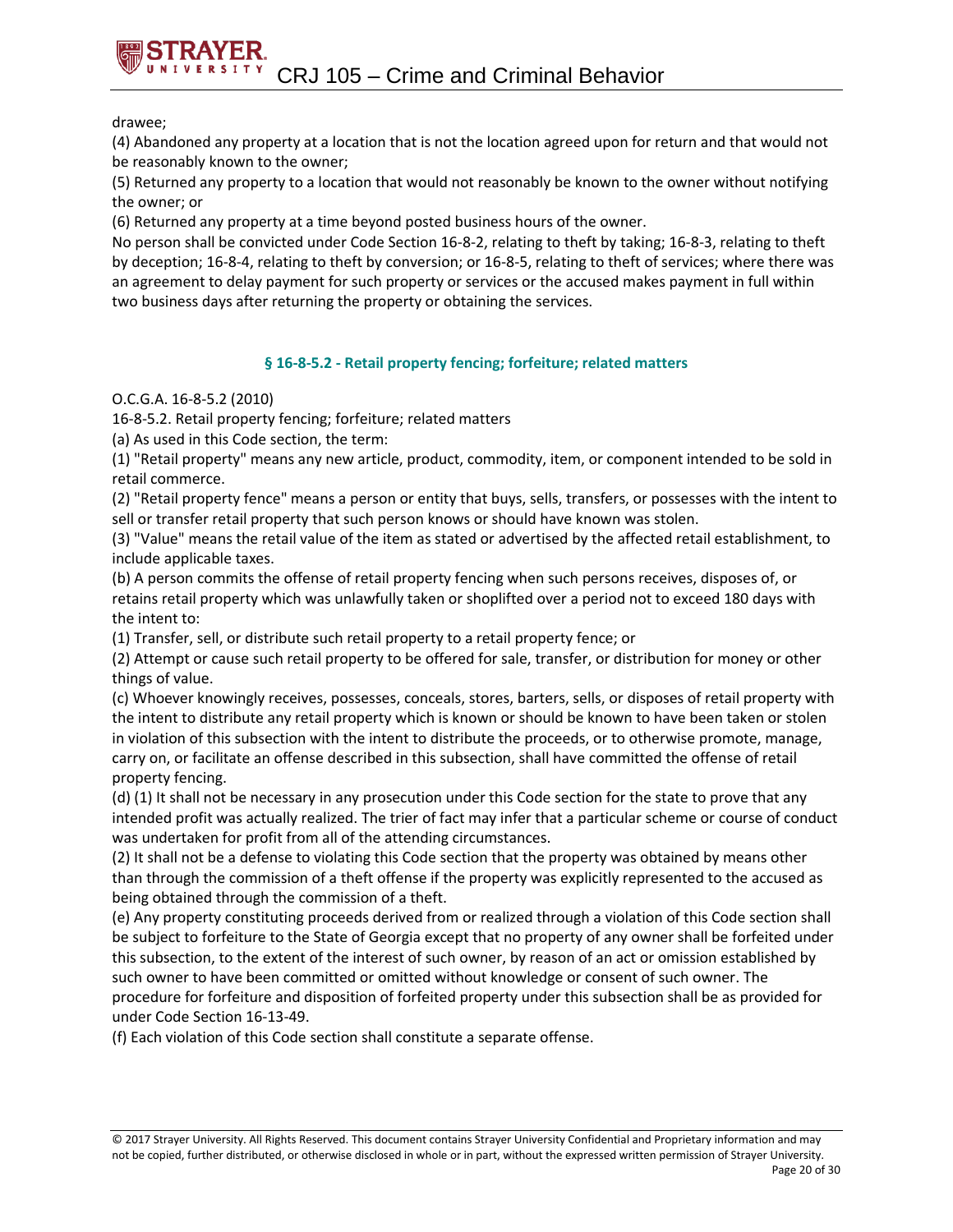#### **§ 16-8-6 - Theft of lost or mislaid property**

O.C.G.A. 16-8-6 (2010)

16-8-6. Theft of lost or mislaid property

A person commits the offense of theft of lost or mislaid property when he comes into control of property that he knows or learns to have been lost or mislaid and appropriates the property to his own use without first taking reasonable measures to restore the property to the owner.

#### **§ 16-8-7 - Theft by receiving stolen property**

O.C.G.A. 16-8-7 (2010)

16-8-7. Theft by receiving stolen property

(a) A person commits the offense of theft by receiving stolen property when he receives, disposes of, or retains stolen property which he knows or should know was stolen unless the property is received, disposed of, or retained with intent to restore it to the owner. "Receiving" means acquiring possession or control or lending on the security of the property.

(b) In any prosecution under this Code section it shall not be necessary to show a conviction of the principal thief.

#### **PENALTIES FOR THEFT**

#### **§ 16-8-12 - Penalties for violation of Code Sections 16-8-2 through 16-8-9**

#### O.C.G.A. 16-8-12 (2010)

16-8-12. Penalties for violation of Code Sections 16-8-2 through 16-8-9

(a) A person convicted of a violation of Code Sections 16-8-2 through 16-8-9 shall be punished as for a misdemeanor except:

(1) If the property which was the subject of the theft exceeded \$500.00 in value, by imprisonment for not less than one nor more than ten years or, in the discretion of the trial judge, as for a misdemeanor;

(2) If the property was any amount of anhydrous ammonia, as defined in Code Section 16-11-111, by imprisonment for not less than one nor more than ten years, a fine not to exceed the amount provided by Code Section 17-10-8, or both;

(3) If the property was taken by a fiduciary in breach of a fiduciary obligation or by an officer or employee of a government or a financial institution in breach of his or her duties as such officer or employee, by imprisonment for not less than one nor more than 15 years, a fine not to exceed the amount provided by Code Section 17-10-8, or both;

(4) If the crime committed was a violation of Code Section 16-8-2 and if the property which was the subject of the theft was a memorial to the dead or any ornamentation, flower, tree, or shrub placed on, adjacent to, or within any enclosure of a memorial to the dead, by imprisonment for not less than one nor more than three years. Nothing in this paragraph shall be construed as to cause action taken by a cemetery, cemetery owner, lessee, trustee, church, religious or fraternal organization, corporation, civic organization, or club legitimately attempting to clean, maintain, care for, upgrade, or beautify a grave, gravesite, tomb, monument, gravestone, or other structure or thing placed or designed for a memorial of the dead to be a criminal act;

(5)(A) The provisions of paragraph (1) of this subsection notwithstanding, if the property which was the subject of the theft was a motor vehicle or was a motor vehicle part or component which exceeded \$100.00 in value or if the theft or unlawful activity was committed in violation of subsection (b) of Code Section 10-1- 393.5 or in violation of subsection (b) of Code Section 10-1-393.6 or while engaged in telemarketing conduct in violation of Chapter 5B of Title 10, by imprisonment for not less than one nor more than ten years or, in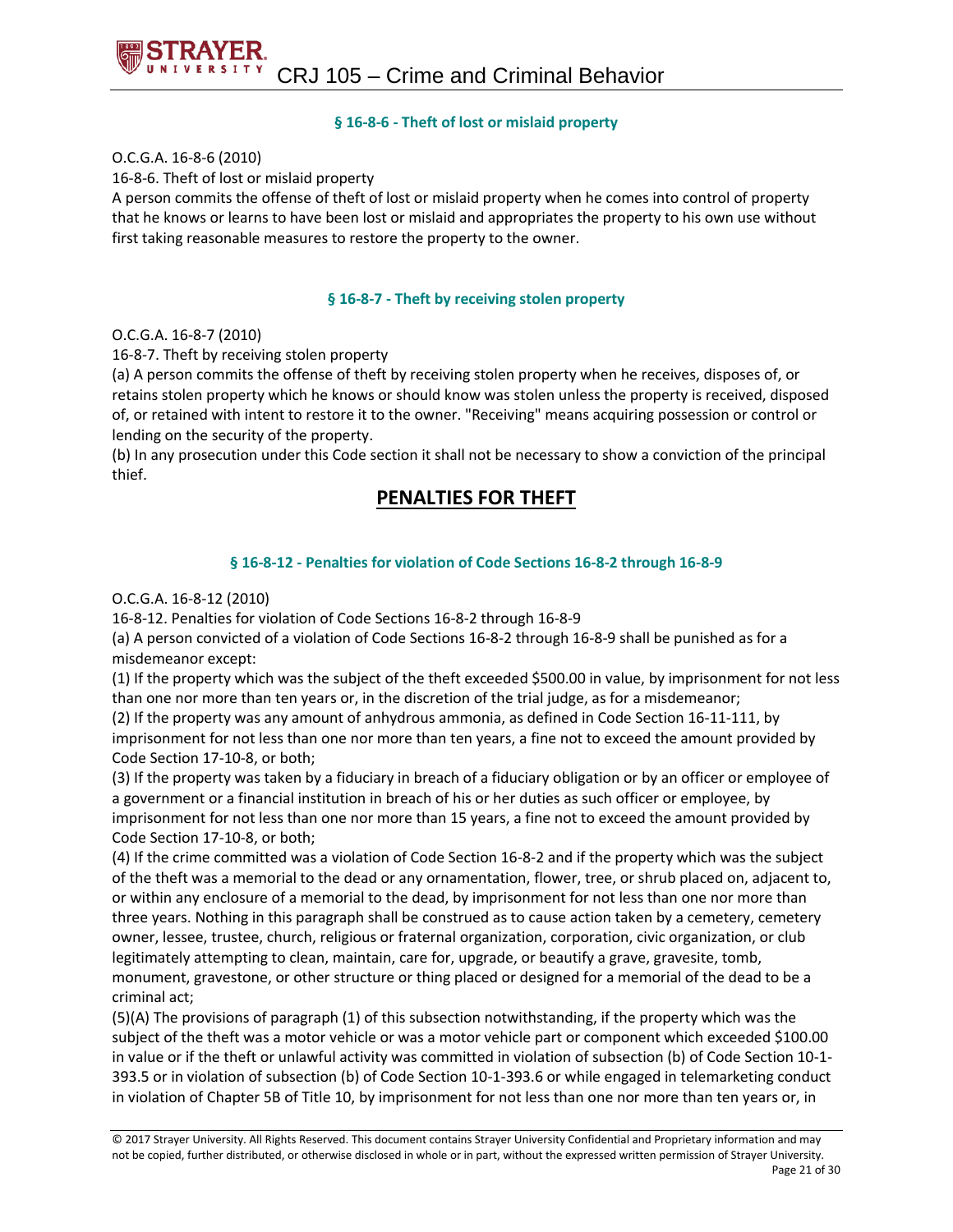the discretion of the trial judge, as for a misdemeanor; provided, however, that any person who is convicted of a second or subsequent offense under this paragraph shall be punished by imprisonment for not less than one year nor more than 20 years.

(B) Subsequent offenses committed under this paragraph, including those which may have been committed after prior felony convictions unrelated to this paragraph, shall be punished as provided in Code Section 17- 10-7;

(6)(A) As used in this paragraph, the term:

(i) "Destructive device" means a destructive device as such term is defined by Code Section 16-7-80.

(ii) "Explosive" means an explosive as such term is defined by Code Section 16-7-80.

(iii) "Firearm" means any rifle, shotgun, pistol, or similar device which propels a projectile or projectiles through the energy of an explosive.

(B) If the property which was the subject of the theft offense was a destructive device, explosive, or firearm, by imprisonment for not less than one nor more than ten years;

(7) If the property which was the subject of the theft is a grave marker, monument, or memorial to one or more deceased persons who served in the military service of this state, the United States of America or any of the states thereof, or the Confederate States of America or any of the states thereof, or a monument, plaque, marker, or memorial which is dedicated to, honors, or recounts the military service of any past or present military personnel of this state, the United States of America or any of the states thereof, or the Confederate States of America or any of the states thereof, and if such grave marker, monument, memorial, plaque, or marker is privately owned or located on privately owned land, by imprisonment for not less than one nor more than three years if the value of the property which was the subject of the theft is \$300.00 or less, and by imprisonment for not less than three years and not more than five years if the value of the property which was the subject of the theft is more than \$300.00;

(8) If the property that was the subject of the theft was a vehicle engaged in commercial transportation of cargo or any appurtenance thereto, including without limitation any such trailer, semitrailer, container, or other associated equipment, or the cargo being transported therein or thereon, by imprisonment for not less than three years nor more than ten years, a fine not less than \$5,000.00 nor more than \$50,000.00, and, if applicable, the revocation of the defendant's commercial driver's license in accordance with Code Section 40- 5-151, or any combination of such penalties. For purposes of this paragraph, the term "vehicle" includes without limitation any railcar; or

(9) Notwithstanding the provisions of paragraph (1) of this subsection, if the property of the theft was ferrous metals or regulated metal property, as such terms are defined in Code Section 10-1-350, and the sum of the aggregate amount of such property, in its original and undamaged condition, plus any reasonable costs which are or would be incurred in the repair or the attempt to recover any property damaged in the theft or removal of such regulated metal property, exceeds \$500.00, by imprisonment for not less than one nor more than five years, a fine of not more than \$5,000.00, or both.

(b) Except as otherwise provided in paragraph (5) of subsection (a) of this Code section, any person who commits the offense of theft by deception when the property which was the subject of the theft exceeded \$500.00 in value and the offense was committed against a person who is 65 years of age or older shall, upon conviction thereof, be punished by imprisonment for not less than five nor more than ten years.

(c) Where a violation of Code Sections 16-8-2 through 16-8-9 involves the theft of a growing or otherwise unharvested commercial agricultural product which is being grown or produced as a crop, such offense shall be punished by a fine of not less than \$500.00 and not more than the maximum fine otherwise authorized by law. This minimum fine shall not in any such case be subject to suspension, stay, or probation. This minimum fine shall not be required in any case in which a sentence of confinement is imposed and such sentence of confinement is not suspended, stayed, or probated; but this subsection shall not prohibit imposition of any otherwise authorized fine in such a case.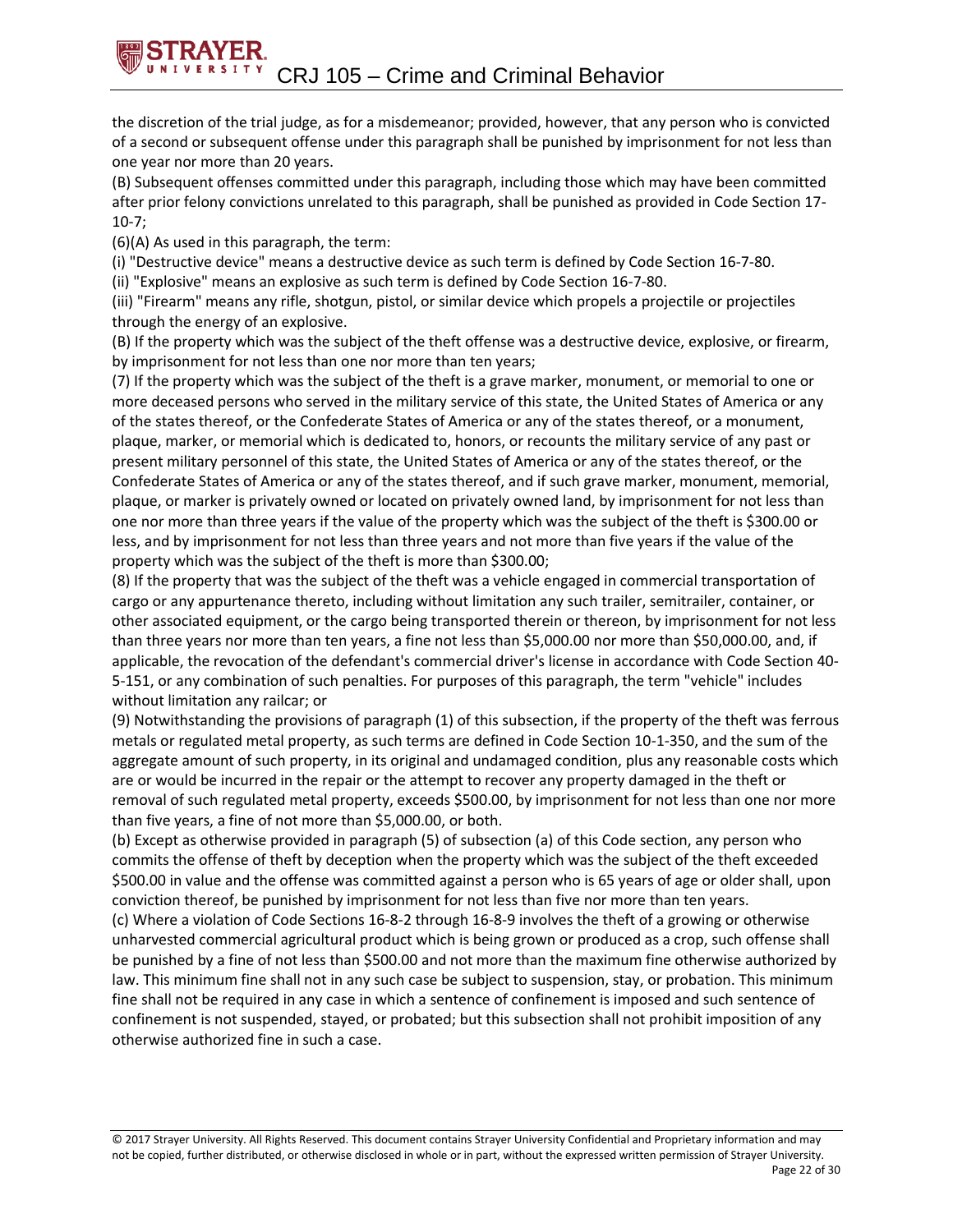#### **§ 16-8-14 - Theft by shoplifting**

O.C.G.A. 16-8-14 (2010)

16-8-14. Theft by shoplifting

(a) A person commits the offense of theft by shoplifting when he alone or in concert with another person, with the intent of appropriating merchandise to his own use without paying for the same or to deprive the owner of possession thereof or of the value thereof, in whole or in part, does any of the following: (1) Conceals or takes possession of the goods or merchandise of any store or retail establishment;

(2) Alters the price tag or other price marking on goods or merchandise of any store or retail establishment;

(3) Transfers the goods or merchandise of any store or retail establishment from one container to another; (4) Interchanges the label or price tag from one item of merchandise with a label or price tag for another item of merchandise; or

(5) Wrongfully causes the amount paid to be less than the merchant's stated price for the merchandise. (b)(1) A person convicted of the offense of theft by shoplifting, as provided in subsection (a) of this Code section, when the property which was the subject of the theft is \$300.00 or less in value shall be punished as for a misdemeanor; provided, however, that:

(A) Upon conviction of a second offense for shoplifting, where the first offense is either a felony or a misdemeanor, as defined by this Code section, in addition to or in lieu of any imprisonment which might be imposed, the defendant shall be fined not less than \$250.00 and the fine shall not be suspended or probated;

(B) Upon conviction of a third offense for shoplifting, where the first two offenses are either felonies or misdemeanors, or a combination of a felony and a misdemeanor, as defined by this Code section, in addition to or in lieu of any fine which might be imposed, the defendant shall be punished by imprisonment for not less than 30 days or confinement in a "special alternative incarceration-probation boot camp," probation detention center, diversion center, or other community correctional facility of the Department of Corrections for a period of 120 days or shall be sentenced to monitored house arrest for a period of 120 days and, in addition to either such types of confinement, may be required to undergo psychological evaluation and treatment to be paid for by the defendant; and such sentence of imprisonment or confinement shall not be suspended, probated, deferred, or withheld; and

(C) Upon conviction of a fourth or subsequent offense for shoplifting, where the prior convictions are either felonies or misdemeanors, or any combination of felonies and misdemeanors, as defined by this Code section, the defendant commits a felony and shall be punished by imprisonment for not less than one nor more than ten years; and the first year of such sentence shall not be suspended, probated, deferred, or withheld.

(2) A person convicted of the offense of theft by shoplifting, as provided in subsection (a) of this Code section, when the property which was the subject of the theft exceeds \$300.00 in value commits a felony and shall be punished by imprisonment for not less than one nor more than ten years.

(3) A person convicted of the offense of theft by shoplifting, as provided in subsection (a) of this Code section, when the property which was the subject of the theft is taken from three separate stores or retail establishments within one county during a period of seven days or less and when the property which was the subject of each theft exceeds \$100.00 in value, commits a felony and shall be punished by imprisonment for not less than one nor more than ten years.

(c) In all cases involving theft by shoplifting, the term "value" means the actual retail price of the property at the time and place of the offense. The unaltered price tag or other marking on property, or duly identified photographs thereof, shall be prima-facie evidence of value and ownership of the property.

(d) Subsection (b) of this Code section shall in no way affect the authority of a sentencing judge to provide for a sentence to be served on weekends or during the nonworking hours of the defendant as provided in Code Section 17-10-3, relative to punishment for misdemeanors.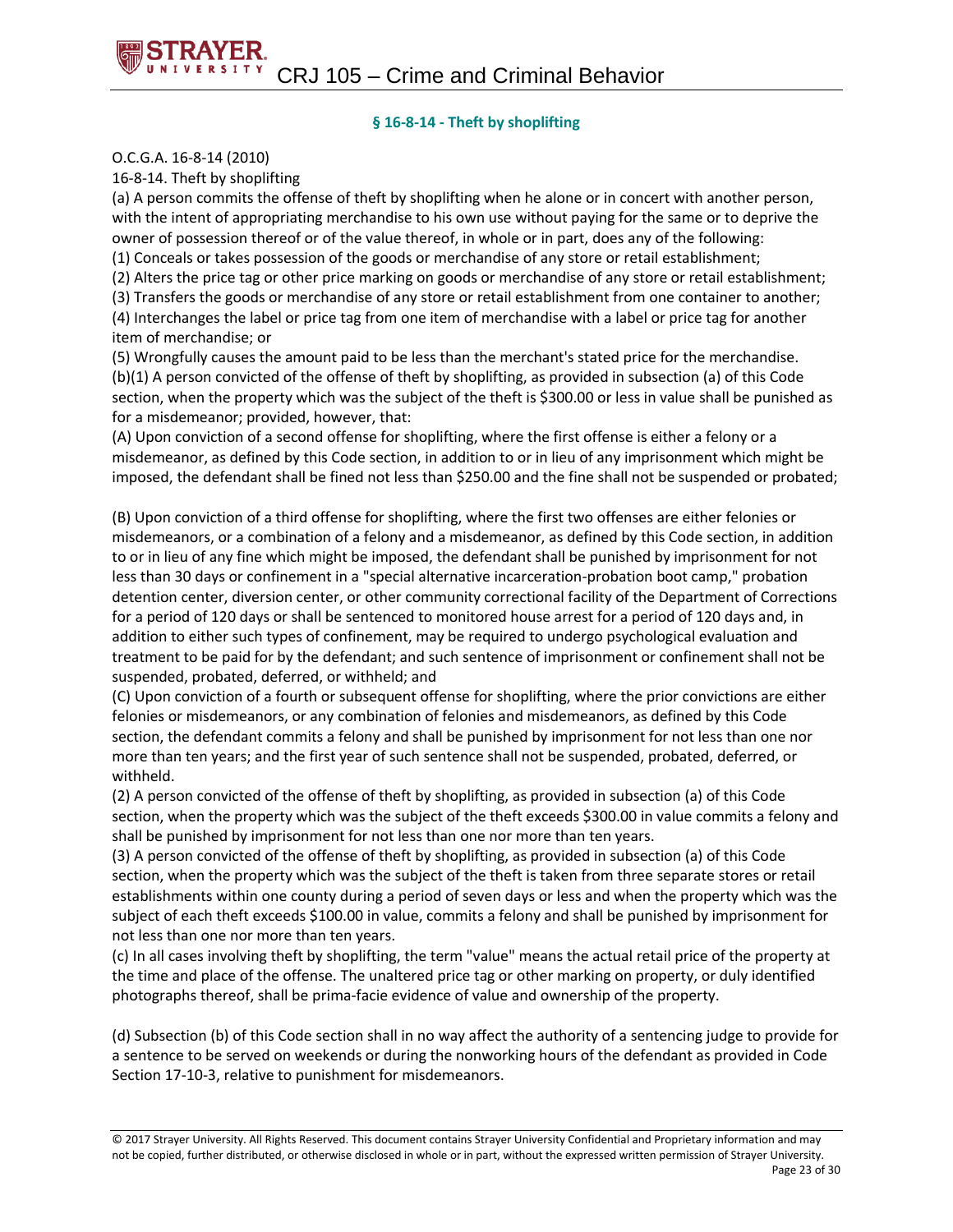#### **§ 16-8-16 - Theft by extortion**

O.C.G.A. 16-8-16 (2010) 16-8-16. Theft by extortion

(a) A person commits the offense of theft by extortion when he unlawfully obtains property of or from another person by threatening to:

(1) Inflict bodily injury on anyone or commit any other criminal offense;

(2) Accuse anyone of a criminal offense;

(3) Disseminate any information tending to subject any person to hatred, contempt, or ridicule or to impair his credit or business repute;

(4) Take or withhold action as a public official or cause an official to take or withhold action;

(5) Bring about or continue a strike, boycott, or other collective unofficial action if the property is not demanded or received for the benefit of the group in whose interest the actor purports to act; or

(6) Testify or provide information or withhold testimony or information with respect to another's legal claim or defense.

(b) In a prosecution under this Code section, the crime shall be considered as having been committed in the county in which the threat was made or received or in the county in which the property was unlawfully obtained.

(c) It is an affirmative defense to prosecution based on paragraph (2), (3), (4), or (6) of subsection (a) of this Code section that the property obtained by threat of accusation, exposure, legal action, or other invocation of official action was honestly claimed as restitution or indemnification for harm done in the circumstance to which such accusation, exposure, legal action, or other official action relates or as compensation for property or lawful services.

(d) A person convicted of the offense of theft by extortion shall be punished by imprisonment for not less than one nor more than ten years.

#### **§ 16-8-17 - Intent to cheat or defraud a retailer**

#### O.C.G.A. 16-8-17 (2010)

16-8-17. Intent to cheat or defraud a retailer

(a)(1) Except as provided in paragraph (2) of this subsection, a person who, with intent to cheat or defraud a retailer, possesses, uses, utters, transfers, makes, alters, counterfeits, or reproduces a retail sales receipt or a Universal Product Code label which results in a theft of property which exceeds \$300.00 in value commits a felony and shall be punished by imprisonment for not less than one nor more than three years or by a fine or both.

(2) A person convicted of a violation of paragraph (1) of this subsection, when the property which was the subject of the theft resulting from the unlawful use of retail sales receipts or Universal Product Code labels is taken from three separate stores or retail establishments within one county during a period of seven days or less and when the property which was the subject of each theft exceeds \$100.00 in value, commits a felony and shall be punished by imprisonment for not less than one nor more than ten years.

(b) A person who, with intent to cheat or defraud a retailer, possesses 15 or more fraudulent retail sales receipts or Universal Product Code labels or possesses a device the purpose of which is to manufacture fraudulent retail sales receipts or Universal Product Code labels will be guilty of a felony and punished by imprisonment for not less than one nor more than ten years.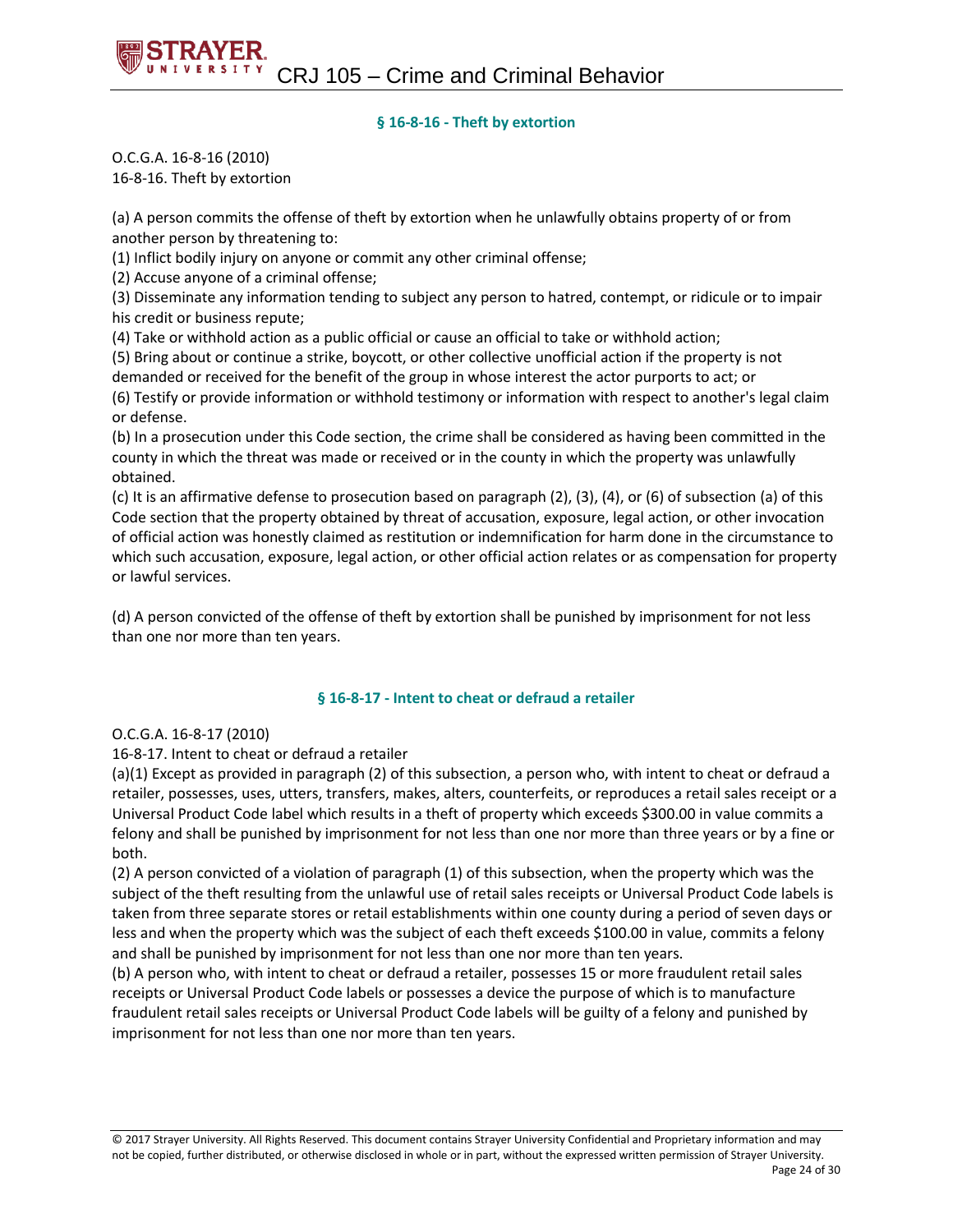#### **§ 16-8-18 - Entering automobile or other motor vehicle with intent to commit theft or felony**

#### O.C.G.A. 16-8-18 (2010)

16-8-18. Entering automobile or other motor vehicle with intent to commit theft or felony If any person shall enter any automobile or other motor vehicle with the intent to commit a theft or a felony, he shall be guilty of a felony and, upon conviction thereof, shall be punished by imprisonment for not less than one nor more than five years, or, in the discretion of the trial judge, as for a misdemeanor.

#### **§ 16-8-21 - Removal or abandonment of shopping carts; posting of Code section in stores and markets**

#### O.C.G.A. 16-8-21 (2010)

16-8-21. Removal or abandonment of shopping carts; posting of Code section in stores and markets (a) As used in this Code section, "shopping cart" means those pushcarts of the type which are commonly provided by grocery stores, drugstores, or other merchant stores or markets for the use of the public in transporting commodities in stores and markets and incidentally from the store to a place outside the store. (b) It shall be unlawful for any person to remove a shopping cart from the premises, posted as provided in subsection (d) of this Code section, of the owner of such shopping cart without the consent, given at the time of such removal, of the owner or of his agent, servant, or employee. For the purpose of this Code section, the premises shall include all the parking area set aside by the owner or on behalf of the owner for the parking of cars for the convenience of the patrons of the owner.

(c) It shall be unlawful for any person to abandon a shopping cart upon any public street, sidewalk, way, or parking lot other than a parking lot on the premises of the owner.

(d) The owner of the store in which the shopping cart is used shall post in at least three prominent places in his store and at each exit therefrom a printed copy of this Code section, which copy shall be printed in type no smaller than 12 points.

(e) Any person who violates subsection (b) or (c) of this Code section shall be guilty of a misdemeanor.

#### **ARTICLE 2 - ROBBERY**

#### **§ 16-8-40 - Robbery**

O.C.G.A. 16-8-40 (2010) 16-8-40. Robbery

(a) A person commits the offense of robbery when, with intent to commit theft, he takes property of another from the person or the immediate presence of another:

(1) By use of force;

(2) By intimidation, by the use of threat or coercion, or by placing such person in fear of immediate serious bodily injury to himself or to another; or

(3) By sudden snatching.

(b) A person convicted of the offense of robbery shall be punished by imprisonment for not less than one nor more than 20 years.

(c) Notwithstanding any other provision of this Code section, any person who commits the offense of robbery against a person who is 65 years of age or older shall, upon conviction thereof, be punished

[http://policy.mofcom.gov.cn/GlobalLaw/english/flaw!fetch.action?id=61cc65cc-9403-4d8a-bdab-](http://policy.mofcom.gov.cn/GlobalLaw/english/flaw!fetch.action?id=61cc65cc-9403-4d8a-bdab-4513b24c8861&pager.pageNo=1#georgia-title-16-chapter-8-article-2)[4513b24c8861&pager.pageNo=1#georgia-title-16-chapter-8-article-2](http://policy.mofcom.gov.cn/GlobalLaw/english/flaw!fetch.action?id=61cc65cc-9403-4d8a-bdab-4513b24c8861&pager.pageNo=1#georgia-title-16-chapter-8-article-2)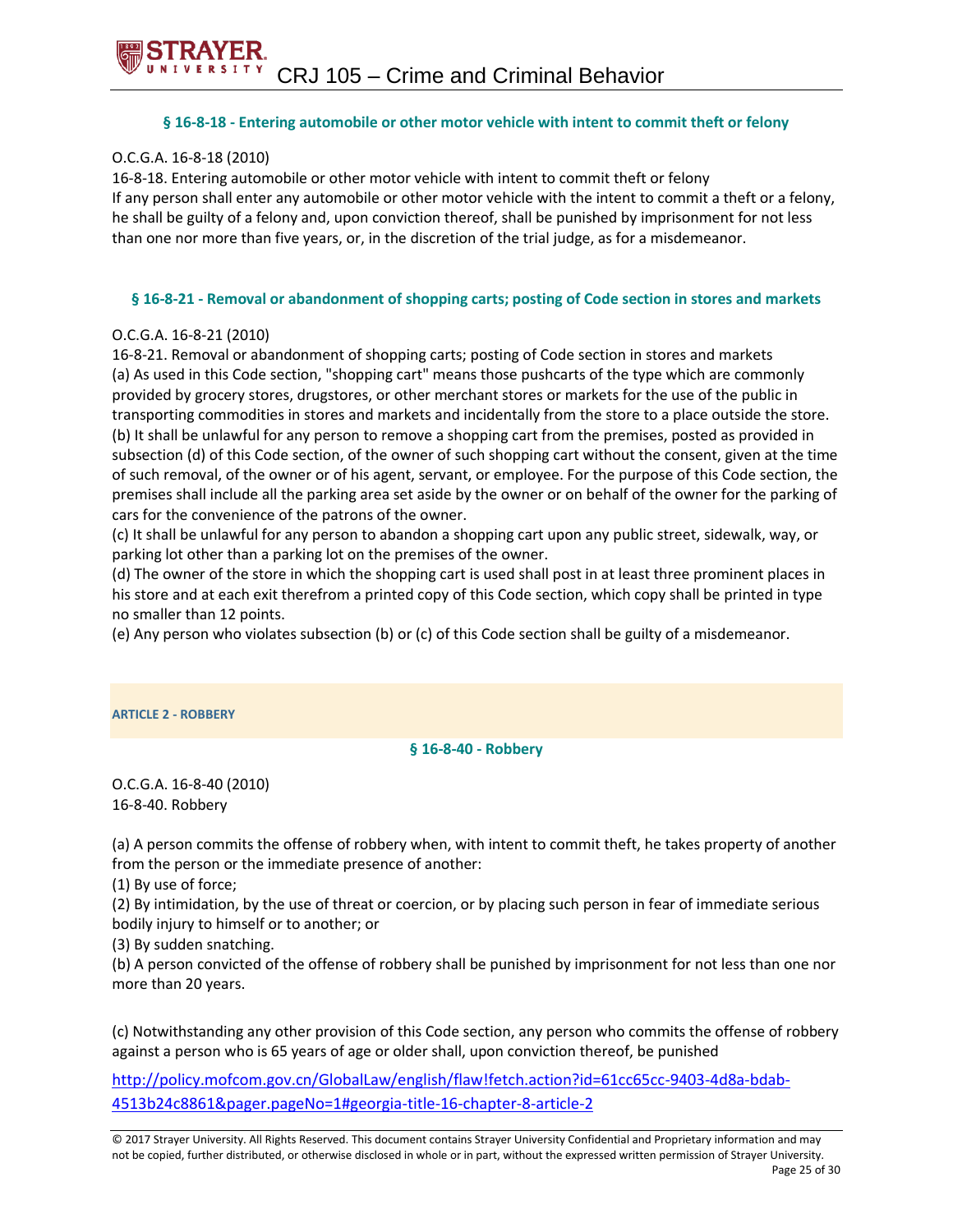#### **What are the Different Types of Georgia Theft?**

- Theft by taking: This means that a person unlawfully took possession of any item or piece of property that belongs to another. It does not matter how the item was taken. This is the simplest form of Georgia theft, and if you have another person's property and deprive them of it you can be charged and found guilty of theft by taking.
- Theft by deception: This means that you were able to get something from another by deceitful means. This includes billing someone for a service that was not done, accepting payment for something you know will not be done, or selling property or an item without disclosing that there is a lien or loan still on it. Georgia theft by deception is more complex due to the intention of theft involved to deceive another out of their property or money which may involve confirming another's wrong assumption about a fact or event when you know it is wrong.
- Theft by conversion: Georgia theft by conversion means that you took someone's money to apply it in some manner for them, such as a deposit or payment, and instead you used it for your own purposes. For example, an officer or an employee of a government or financial institution does not apply your payment to the intended account, but rather, pockets the money for their own use. In addition, Georgia theft by conversion also applies to rental property that you are using; if you do not return such property when the owner demands it back then you have committed theft by conversion.
- Theft of services: In Georgia theft of services involves receiving a service, entertainment or an accommodation with no intention of paying for it. This includes not paying for maid service, not paying for a hotel room or meal, or item that requires payment of some sort. Georgia theft law ensures that service providers are able to collect the fee they are due by making the theft of services a crime.
- Theft by receiving stolen property: This type of theft is a crime which involves receiving stolen goods whether or not you are aware that they are stolen. You have committed a Georgia theft crime if you receive, get rid of, or keep property that you know or should know is stolen.
- Theft of lost or mislaid property: Many people may not realize that this is a crime under Georgia theft law. If, for example, you find a lost wallet and make no effort to return it to its rightful owner, then you have now committed theft of lost or mislaid property. Effort needs to be made to return the property under the law.
- Shoplifting: Shoplifting has its own specific punishments under Georgia theft law. Shoplifting includes any attempt to conceal an item, change the listed price, or failing to pay in full for an item removed from a store. Unlike the other Georgia theft crimes, a misdemeanor conviction involves stealing an item under \$300; a felony shoplifting conviction involves stealing items that are worth more than \$300.

[http://atlantacrimelawyer.com/georgia-theft-laws-carry-punishments-fines-jail-time-legal-representation](http://atlantacrimelawyer.com/georgia-theft-laws-carry-punishments-fines-jail-time-legal-representation-critical/)[critical/](http://atlantacrimelawyer.com/georgia-theft-laws-carry-punishments-fines-jail-time-legal-representation-critical/)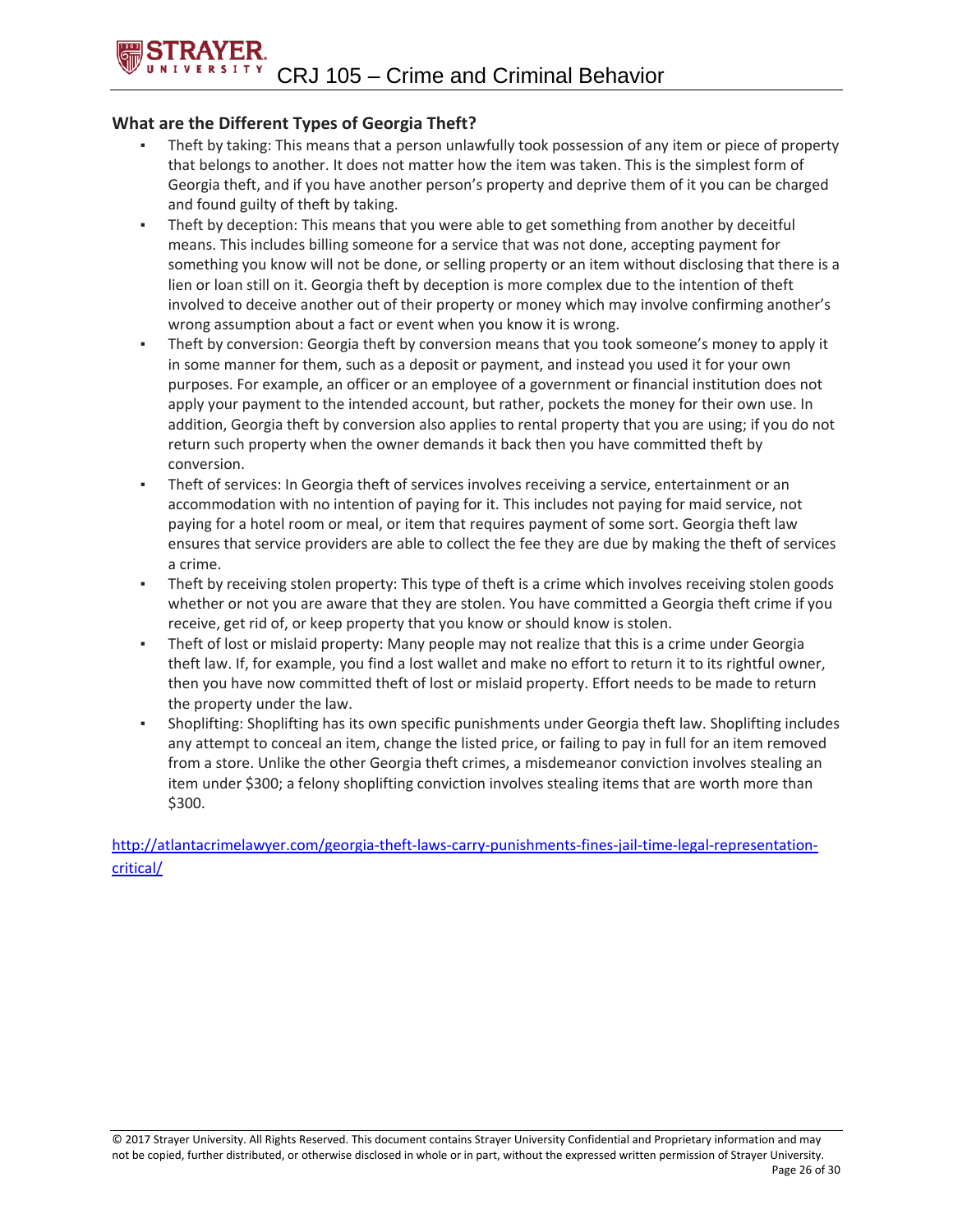

#### **CRIMINAL TYPOLOGIES**

#### **Occasional Property Crimes**

Most occasional property criminals lack a past official history of criminality. They exhibit little progressive knowledge of criminal techniques or of crime in general. In contrast to career criminals or even conventional criminals, crime is not their sole or major means of livelihood, and they do not view themselves as criminal. Not identifying with criminal behavior, they have little of the vocabulary or "street sense" of the conventional criminal.

Under the category of occasional property offenses, discussion will center on shoplifting, vandalism, motor vehicle theft, and check forgery. (Professional crimes of these types will be discussed later.) Surprisingly, there have not been many studies that focus on occasional and ordinary property offenders (Hepburn, 1984; Shover, 1983).

#### **Shoplifting**

The polite term for shoplifting used by the retail trade industry is "inventory shrinkage"—quite literally, goods have disappeared or shrunk from the total of accountable inventory. The slang term "five-finger discount" is a less polite term for this same process. While shoplifting is perhaps as ancient as trade or bartering, the post-World War II emergence of a consumer society and of large retail chains has created both a greater desire and a greater opportunity for retail theft. Inventory shortage costs in the United States account for about 2 percent of retail sales; the actual proportion may be considerably higher, depending on location, product, and clientele. Hollinger and Davis (2002) estimate the average retail firm loses 1.7 percent of gross revenues to "inventory shrinkage." Shrinkage refers to the losses that are due to shoplifting, employee theft, vendor fraud, and administrative error. About one third of these losses are due to shoplifting. The average shoplifter is caught with \$200 worth of merchandise, and the U.S. retail industry loses an estimated \$10 billion per year to shoplifting. Many shoplifters are not motivated by need, as illustrated in the case of actress Winona Ryder, shown in Photo 10.1.

The classic study on shoplifting is Mary Owen Cameron's The Booster and the Snitch: Department Store Shoplifting (1964), which was based on store records and arrest data in the late 1940s; later research by L. E. Cohen and Stark (1974) supports her findings (see also Klemke, 1992). Cameron distinguishes between "boosters" (or "heels")—professional shoplifters—and "snitches," amateur shoplifters.

Boosters (to be discussed later in this chapter) are like other professional criminals in carefully planning and skillfully executing their thefts and in concentrating on expensive items that can be quickly converted to cash by prearrangement with a "fence" (dealer in stolen goods). On a continuum of shoplifters, between the booster and the snitch are "shadow" professionals (Hellman, 1970; Stirling, 1974, p. 120), individuals who in an avocational manner supplement their legitimate incomes by stealing. The majority of shoplifters are snitches, amateurs or individuals who do not view themselves as criminals. According to Cameron (1964), most are females and the vast majority have no official history of previous recorded criminal involvement. One example is the highly publicized case of Oscar nominee Winona Ryder, who was arrested at Saks Fifth Avenue in Beverly Hills for shoplifting. She stole \$5,560.40 worth of designer merchandise. Acquitted of burglary, she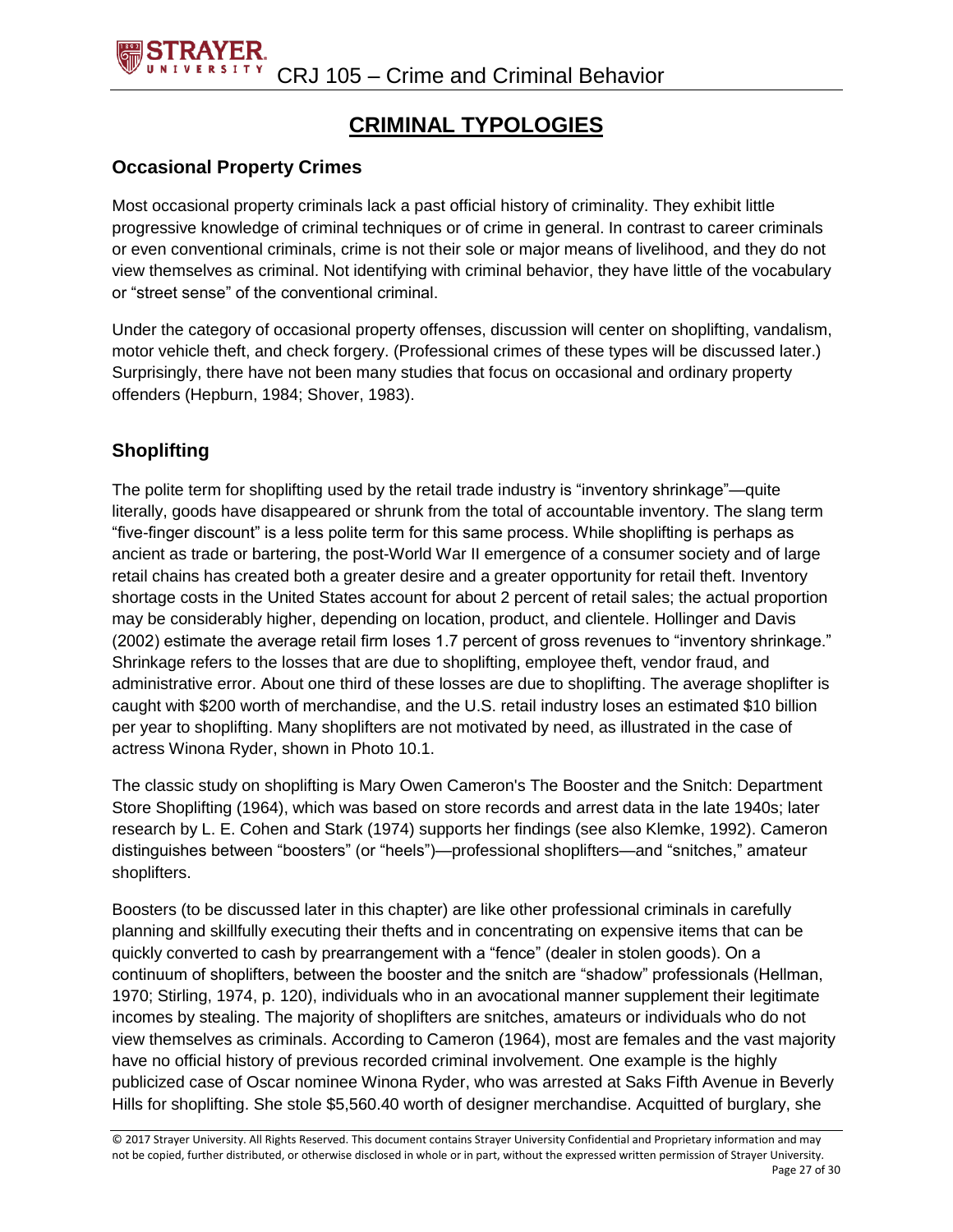

was convicted of grand theft and vandalism. Authorities believe that most shoplifters have the money to pay for their stolen items. One illustration of that is the case of Claude Allen. Convicted in 2006, Allen was at the time an assistant to George W. Bush on domestic policy. He perpetrated a fraudulent return scheme at Washington, D.C.–area stores. Taking purchased merchandise to his car, he would return to the store later with his receipt and select duplicate items of what he had just bought and request a refund for them. His take in 2005 was estimated at \$5,000. His salary that year at the White House was \$161,000 (Rohrlick, 2007).

The most likely to be shoplifted in the United Kingdom in 2011 were choice cuts of meat, expensive bottles of alcohol, and hi-tech items such as electric toothbrushes and smart phones (G. Smith, 2011). Similar, small and expensive items are the most coveted in the United States. The rate of male shoplifters was only slightly higher than the female rate. While there were more adult shoplifters than juveniles, the latter were more frequently caught. Shoplifting increases during the Christmas shopping season, while shoplifting arrest rates increase in March (Spring Break). An annual survey conducted by Richard Hollinger of the University of Florida on behalf of ADT Security Services estimated the losses for inventory shrinkage in 2006 to be \$40.5 billion and that 47 percent of this (\$19 billion) was due to shoplifting ("Shoplifting Costs U.S. Retailers," 2007).

Most snitches steal small, inexpensive items for their own personal use. In most instances, they have on their person sufficient funds to cover the stolen items. Such snitches come from all walks of life. Nettler (1982, Vol. 3) indicates, for instance, that "theories of poverty and low education and shoplifting would surprise store owners in university towns who experience three times the amount of theft as stores in other neighborhoods" (p. 106). Most snitches simply do not anticipate being caught. In the past when snitches were apprehended, most stores avoided lawsuits or possible adverse publicity by releasing the offenders after brief admonishment. When apprehended, snitches usually attempt to rationalize or excuse their behavior. For the middle-class offender with a psychology bent, "kleptomania"—a compulsion to steal—becomes a handy rationalization.

Adventure, excitement, need, greed, or simply available opportunity or inadequate security may prove to be more likely reasons. Cameron (1964) claims that most snitches, when caught and faced with an unacceptable criminal self-image, cease shoplifting.

Sensormatic Electronics assumes that shoplifting tends to increase during recessions—"when the going gets tough, some of the tough go shoplifting" (A. Newman, 1990). Sensormatic produces a variety of equipment, including security tags attached to articles that will set off alarms if the article is taken from the store without the tag having been removed by a salesperson. Dabney, Hollinger, and Dugan, in "Who Actually Steals? A Study of Covertly Observed Shoplifters" (2004), used closedcircuit television to observe shoppers and recorded their demographic and behavioral characteristics. A significant number (8.5 percent) were determined to be shoplifters. They found that juveniles and young adults were not more likely to shoplift. Middle-aged shoppers (35–54) were the most common shoplifters. More research is needed in order to confirm this finding. A number of states have passed antishoplifting statutes that enable retailers to stick shoplifters with some of the cost of security. "Civil demand" letters are sent to the accused shoplifters or their parents asking for payment of a \$100 to \$200 penalty in addition to the returned merchandise in exchange for the retailer not suing for civil damages (Schellhardt, 1990).

Offenses against property, among the earliest to be punished under formal legal systems, include a wide variety of violations usually labeled larceny (theft). These offenses can be committed by a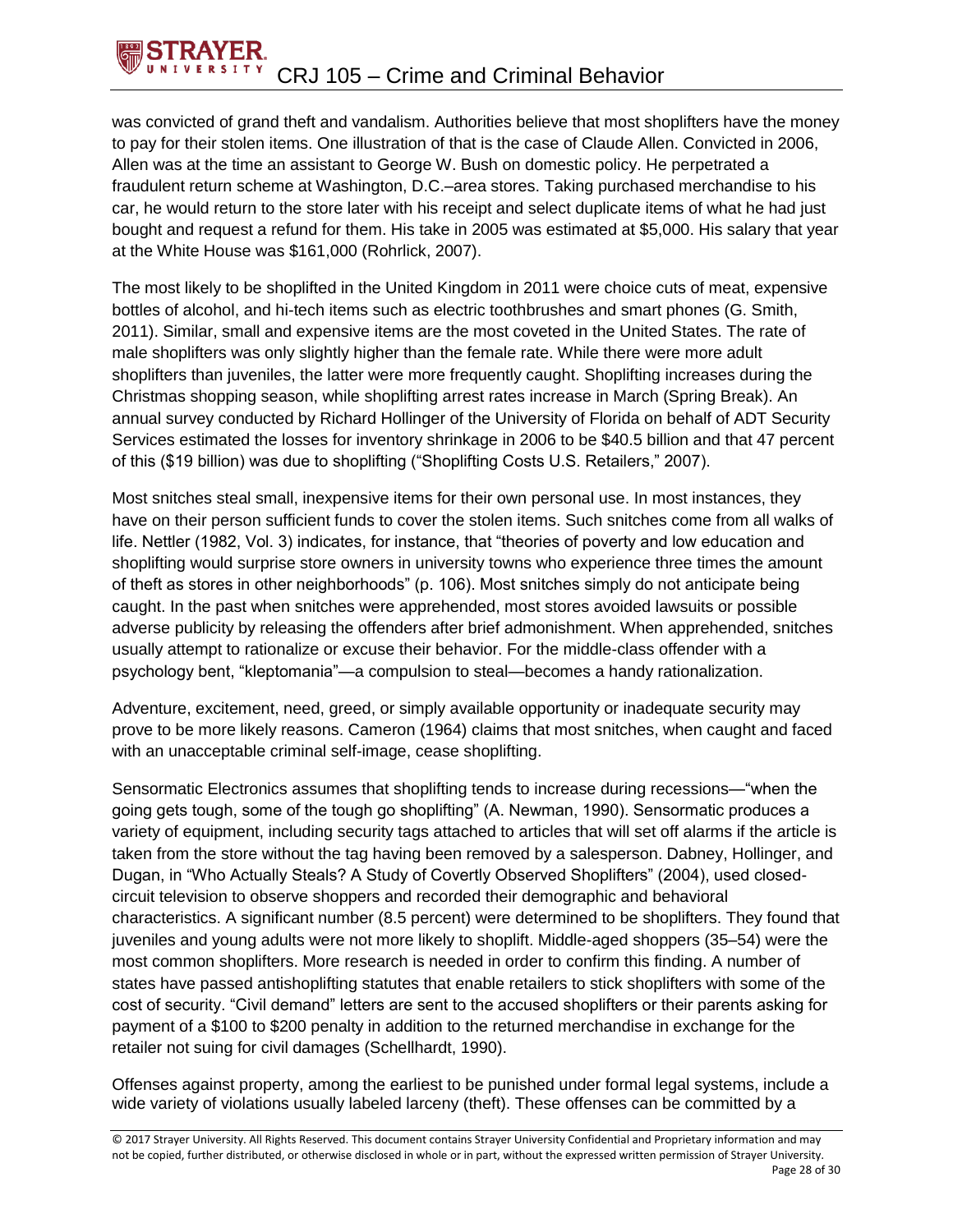

variety of criminal types, two of which are discussed and contrasted in this chapter: occasional property criminals and conventional property criminals. Career criminality is characterized by identification with crime, criminal self-concept, group support, association with other criminals, progression in criminality, and crime as a sole means of livelihood. While occasional property offenders are the antithesis of career criminals, conventional property violators are on the bottom rung of the ladder of career criminality. Occasional property offenders commit their crimes relatively infrequently, irregularly, crudely, and without identifying themselves as criminals. Conventional criminals commit their offenses more regularly and tend to aspire to career criminality. Occasional property criminal behavior includes most, but not all shoplifting, vandalism, motor vehicle theft, and check forgery. Cameron distinguishes between two types of shoplifters: boosters (professionals) and snitches (amateurs). The majority of snitches have no previous criminal history, do not identify with criminality, and are deterred from future activity when threatened with formal legal processing. Vandalism, the willful destruction of the property of others, has been identified by Andrew Wade as consisting of three types: wanton (senseless), predatory (criminal), and vindictive (hateful). Wanton vandalism by juveniles is the most common type and usually represents an extension of play activity. Motor vehicle theft also consists of a variety of types: joyriding, short-term transportation, long-term transportation, and profit. Joyriders, who borrow a car for temporary adventure, illustrate well the occasional property criminal. Check forgers have been distinguished by Lemert as consisting of two types: naive check forgers and systematic check forgers. The former, who are occasional property criminals, write bad checks as a means of resolving a temporary crisis. The bad check writing is a result of closure, or limited possibilities for solving this problem. Conventional property criminals are those who commit larceny-theft and burglary on a fairly persistent basis, constituting a rudimentary form of career criminality. Such offenders are less skilled and organized than their professional counterparts and represent about half of the prison inmates in the United States. Most will eventually reduce or cease their "careers" by their mid-twenties. Burglary involves the unlawful entry of a structure in order to commit a felony or theft. This may include actual forcible entry, unlawful entry without force, or attempted entry. As a rule, burglars attempt to avoid violence. Marilyn Walsh identifies types of burglars. These include professionals, known burglars, young burglars, juvenile burglars, and junkies, in decreasing order of sophistication and organization. Other characteristics of burglars and burglary were described separately by Scarr, Repetto, and Pope. Indispensable to property criminals and particularly burglars is the fence, a dealer in stolen property. Successful police "stings," or anti-fencing operations, were described. Most conventional offenders are nonspecialists; they "hustle," or take advantage of various criminal opportunities. Larceny-theft, which includes a broad category of property crimes, makes up over half of the index offense total and as a category constitutes a "wastebasket concept," a catch-all. Property offenses are more characteristic of youthful offenders, who tend to commit crimes in groups. Arson, which has since 1979 been included as a UCR index offense, involves any willful or attempted malicious burning of another's property. Arson is described as a special-category property offense because of the variety of motivations involved, including (according to McCaghy's typology) profit, revenge, vandalism, crime concealment, sabotage, and excitement. Comparisons of criminal careers of occasional versus conventional property criminals demonstrate that only the latter exhibit any level of commitment to criminality, and even they are often youthful offenders whose property criminality peaks at age 16, halves by age 20, and continues to decline thereafter. Societal reaction to occasional offenders is relatively mild, but it is relatively strong against conventional property offenders. Anthropological field research, such as that by Shover, suggests that programs aimed at identifying and getting tough with "career criminals" must be careful to examine the interplay among employment, threatened incarceration, and aging of offenders lest they get tough at the very time that most will mature out of crime. In sociology, professionals are those in occupations who possess useful knowledge and claim a service orientation for which they are granted autonomy. In this light, the term may be an inappropriate tag with which to designate skilled, able grifters or intensive career criminals. It is so widely used in the literature, however, that not to use the concept would be more confusing than to employ it. Sutherland's classic 1937 work on the subject, The Professional Thief, describes some characteristics of professional criminals as including crime as sole livelihood,